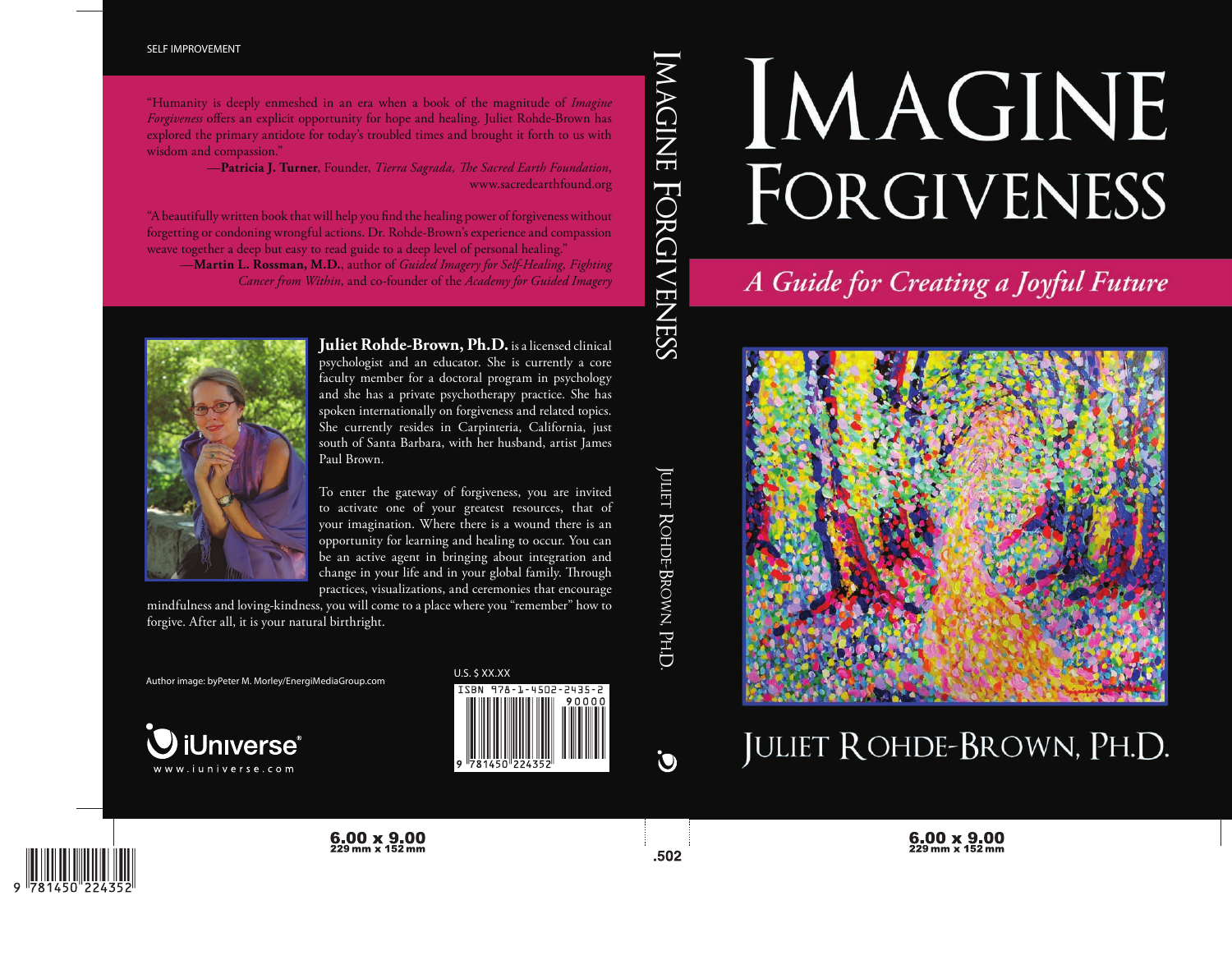#### **Acclaim for IMAGINE FORGIVENESS**

*"Imagine Forgiveness* suggests that one of our greatest resources is our imagination, and it presents ways to utilize this resource in the context of forgiveness. With brief stories, guided moments of reflection, and suggested visualizations, Dr. Rohde-Brown invites the reader into a felt experience of what it means to forgive. While refraining from psychological jargon and providing an integrative theoretical framework that is both practical and esoteric at the same time, Dr. Rohde-Brown offers a unique approach to facilitating an entry into forgiveness. Her closing chapter discusses the broader implications of compassion-based practices for communities and suggests that forgiveness is systemic and contagious, an important piece to consider in these current times. Readers will find *Imagine Forgiveness* a useful guide on the path to forgiveness."

—Frederic Luskin, PhD, co-founder of the *Stanford Forgiveness Project* and author of *Forgive for Good, Stress Free for Good,* and *Forgive for Love*

"Humanity is deeply enmeshed in an era when a book of the magnitude of *Imagine Forgiveness* offers an explicit opportunity for hope and healing. Juliet Rohde-Brown has explored the primary antidote for today's troubled times and brought it forth to us with wisdom and compassion."

—Patricia J. Turner, Founder, *Tierra Sagrada*, *The Sacred Earth Foundation*, www.sacredearthfound.org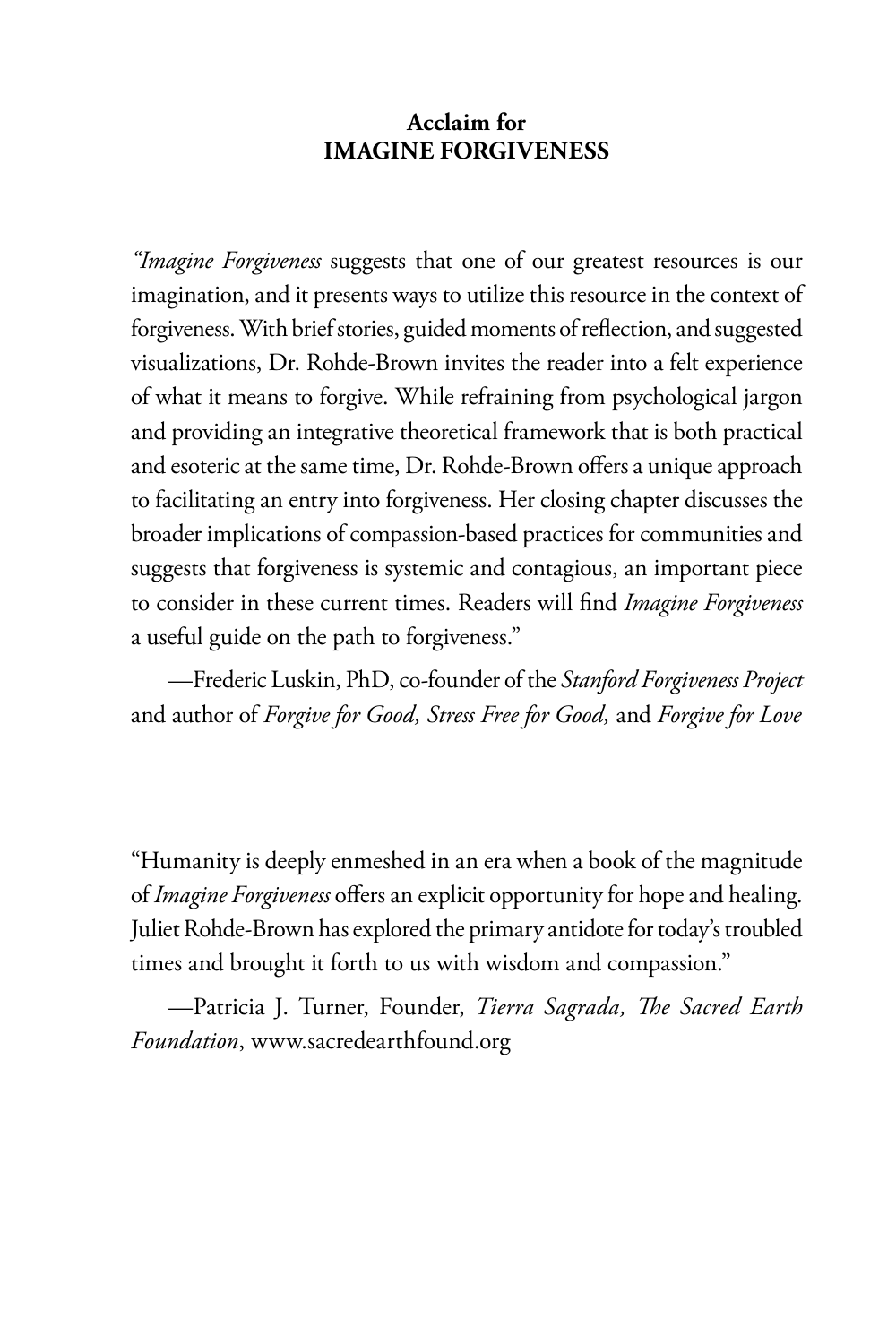"A beautifully written book that will help you find the healing power of forgiveness without forgetting or condoning wrongful actions. Dr. Rohde-Brown's experience and compassion weave together a deep but easy to read guide to a deep level of personal healing."

—Martin L. Rossman, MD, author of *Guided Imagery for Self-Healing*, *Fighting Cancer from Within*, and co-founder of the *Academy for Guided Imagery*.

"Dr. Juliet Rohde-Brown offers a way to invite forgiveness into our lives within the context of loving-kindness and serves as a welcome companion on a healing journey toward wholeness."

—Barbara Lipinski, PhD, JD, clinical psychologist, educator, and author of *The Tao of Integrity: Legal, Ethical, and Professional Issues in Psychology*, and *Heed the Call: Psychological Perspectives on Child Abuse.*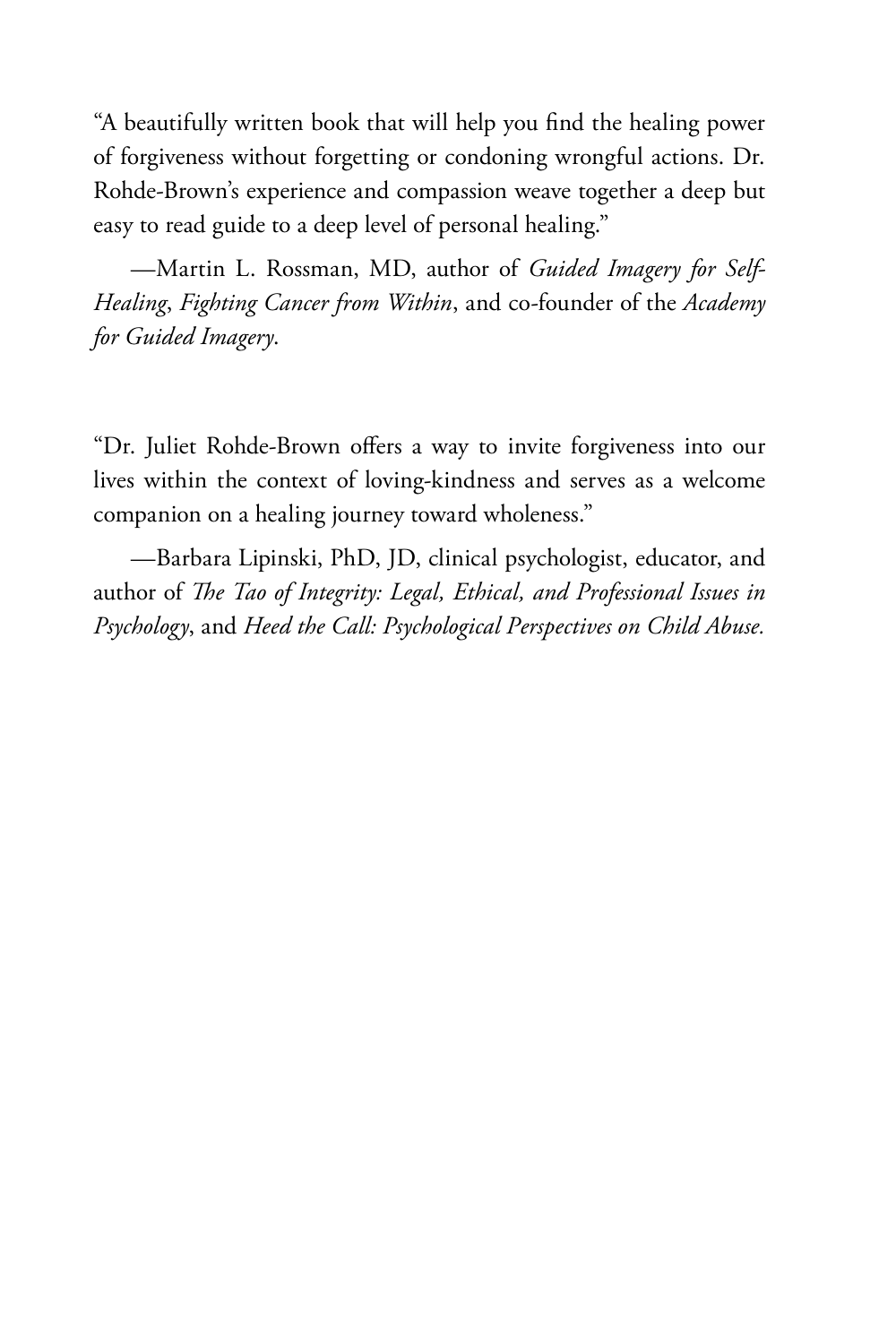# **IMAGINE FORGIVENESS**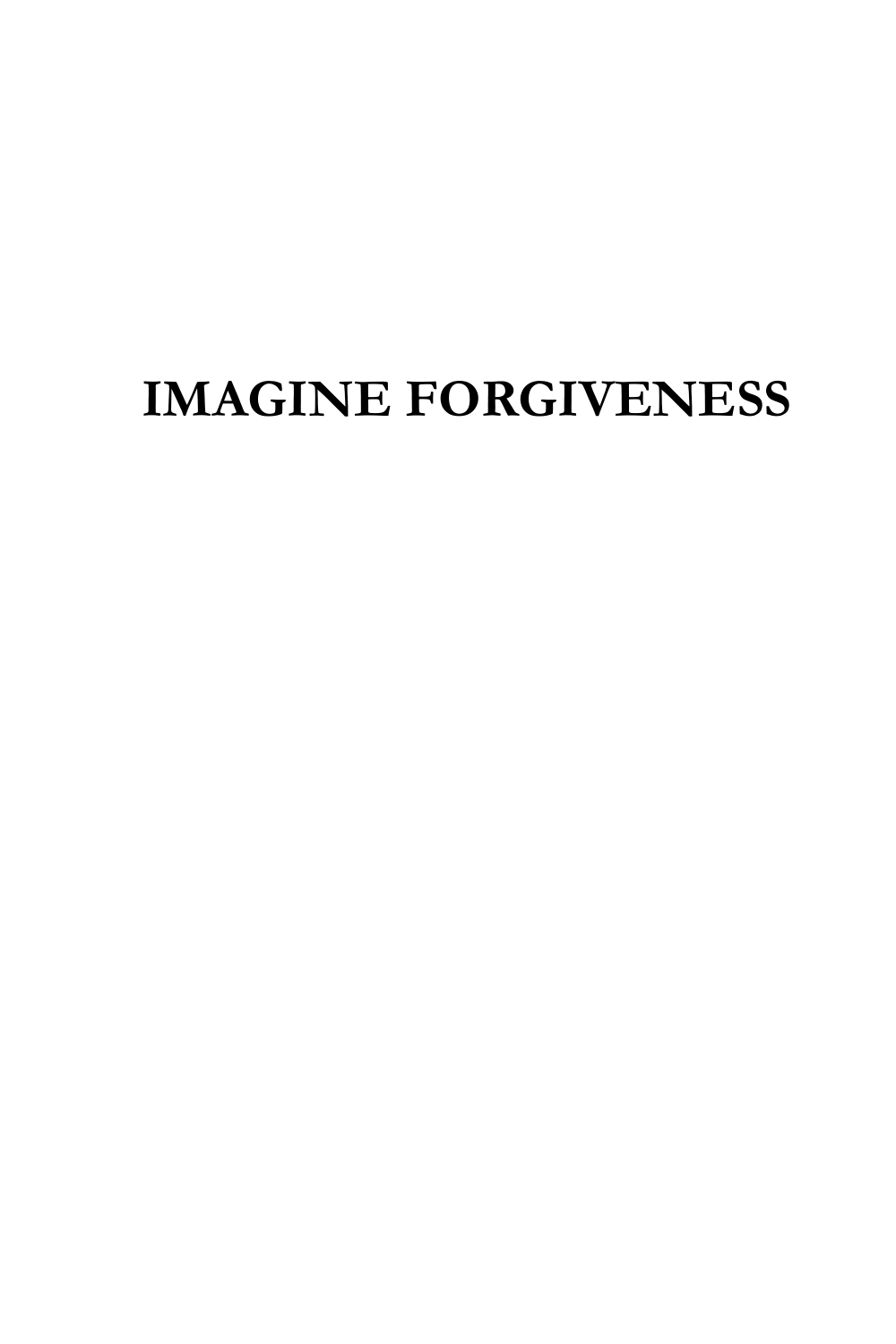**Also by Juliet Rohde-Brown, PhD**

- *Feel Welcome Now* **(Audio CD)**
- *Feel Forgiveness Now* **(Award-winning Audio CD, Just Plain Folks Awards 2009)**
- *Chakra Mountain* **(Audio CD)**

**Music and soundscapes composed by Shantha Sri. Available through www.energimusic.com and www.cdbaby.com.**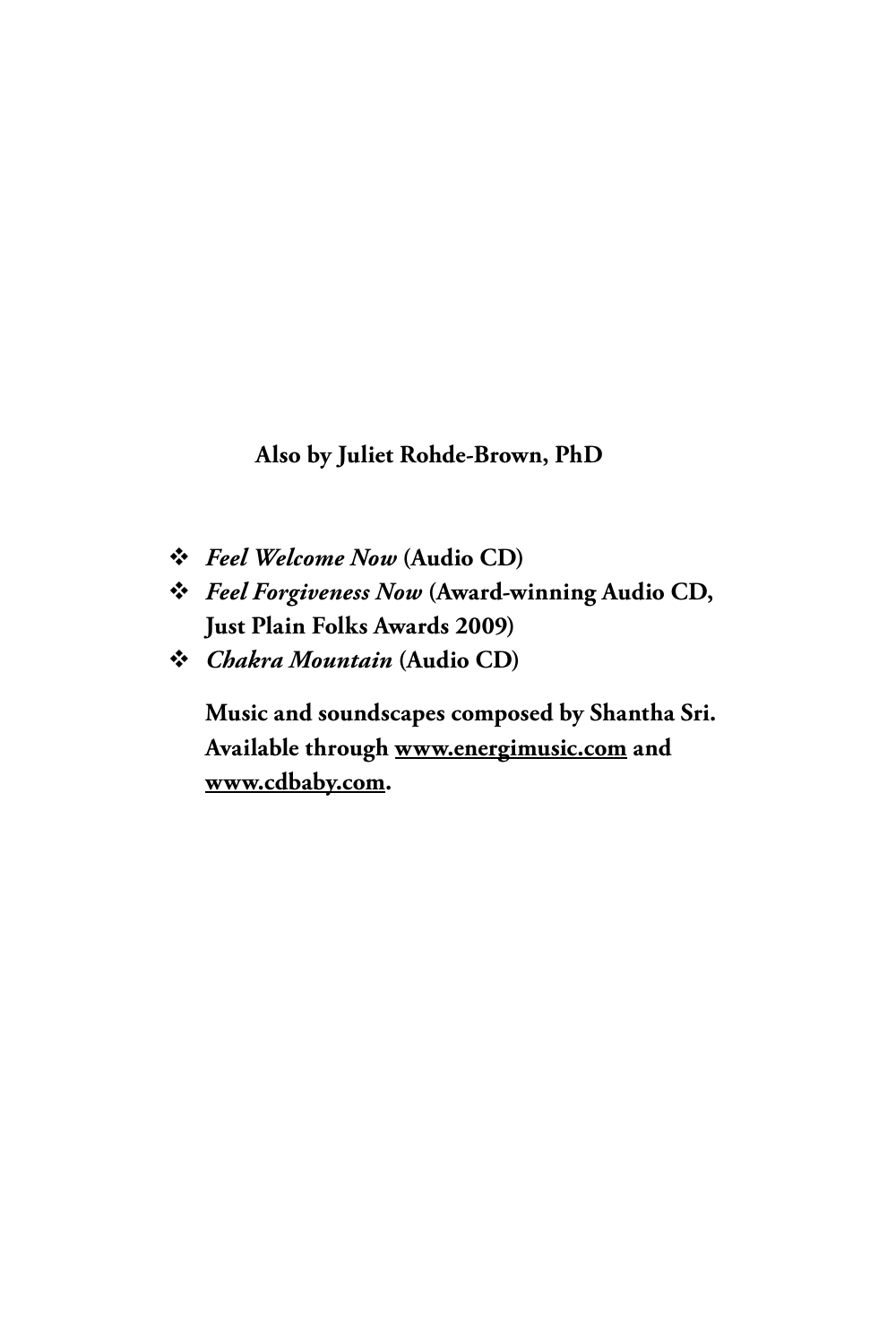# **IMAGINE FORGIVENESS**



**A Guide for Creating a Joyful Future**

*J*ULIET *R*OHDE*-B*ROWN*, P*H*D*

iUniverse, Inc. New York Bloomington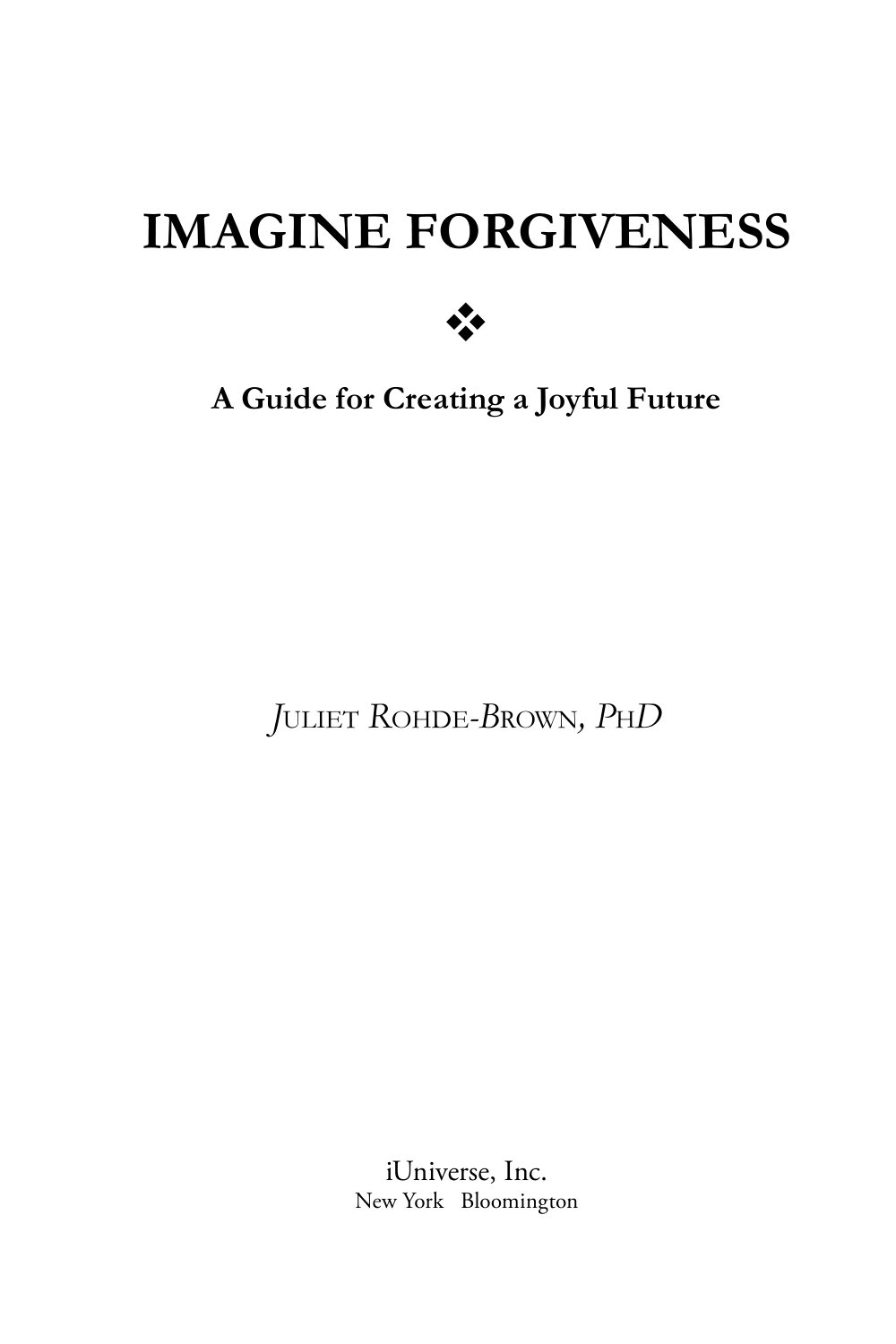#### **Imagine Forgiveness A Guide for Creating a Joyful Future**

Copyright © 2010 Juliet Rohde-Brown, Ph.D.

All rights reserved. No part of this book may be used or reproduced by any means, graphic, electronic, or mechanical, including photocopying, recording, taping or by any information storage retrieval system without the written permission of the publisher except in the case of brief quotations embodied in critical articles and reviews.

iUniverse books may be ordered through booksellers or by contacting:

iUniverse 1663 Liberty Drive Bloomington, IN 47403 www.iuniverse.com 1-800-Authors (1-800-288-4677)

Because of the dynamic nature of the Internet, any Web addresses or links contained in this book may have changed since publication and may no longer be valid. The views expressed in this work are solely those of the author and do not necessarily reflect the views of the publisher, and the publisher hereby disclaims any responsibility for them.

> ISBN: 978-1-4502-2435-2 (sc) ISBN: 978-1-4502-2436-9 (ebk)

Cover Painting: James Paul Brown www.jamespaulbrown.com

Author Photo: Peter M. Morley www.Energimediagroup.com

Printed in the United States of America

iUniverse rev. date: 04/28/2010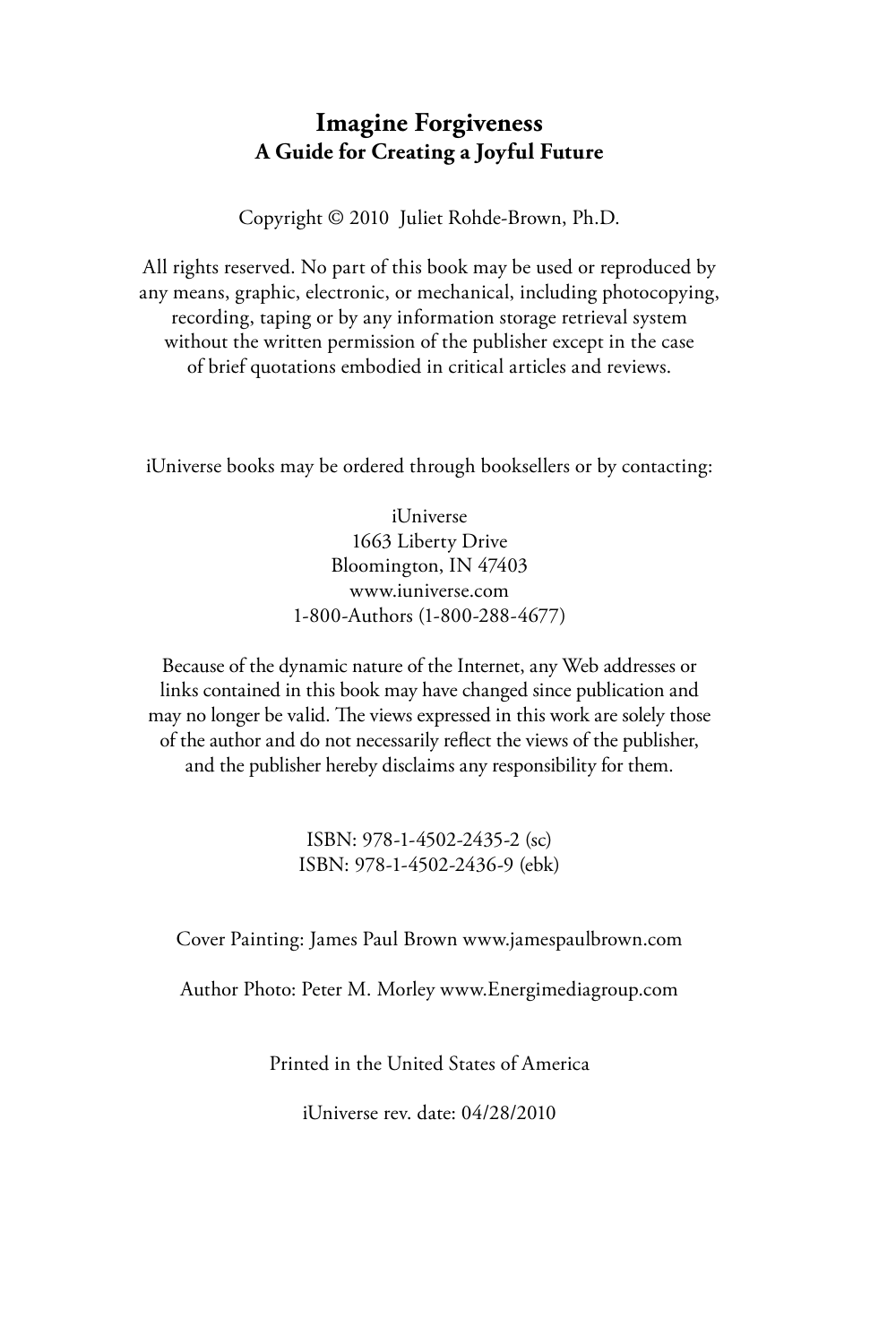For John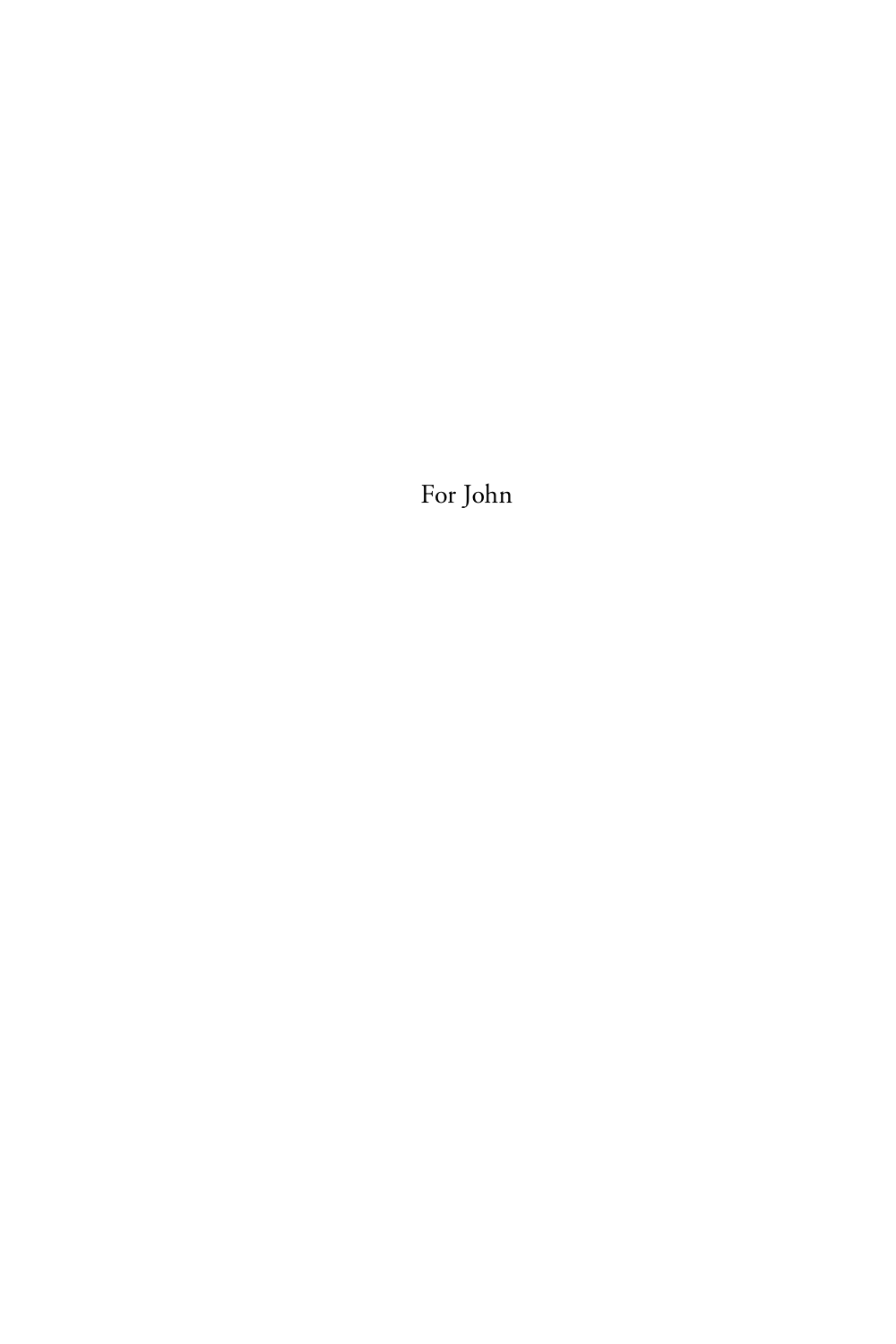"Forgiveness requires a surrendering to the core self, the part of all of us that transcends time and place and attachments."

— Juliet Rohde-Brown, PhD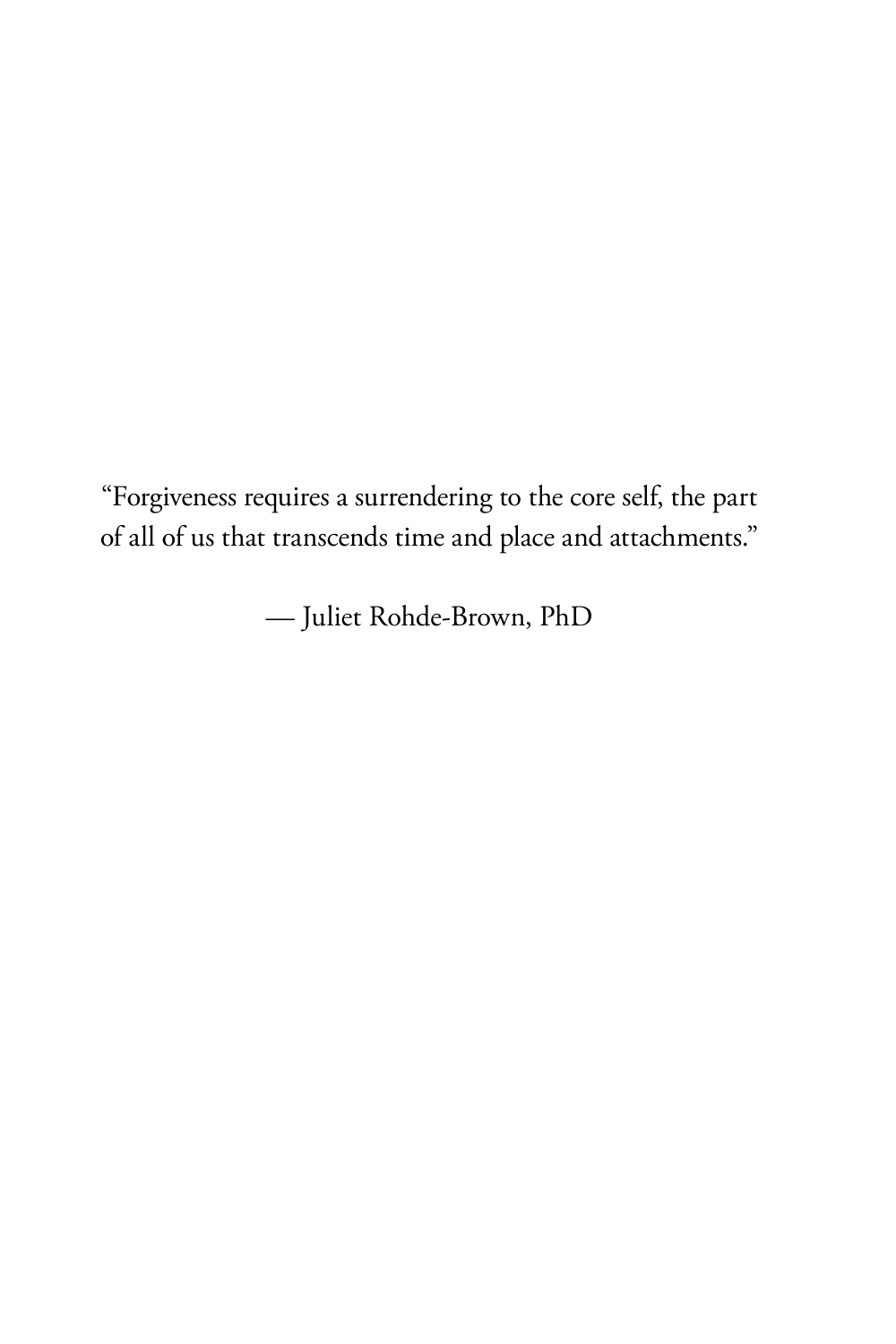## **Contents**

#### **Part I What Is Forgiveness?**

| Chapter 1 Imagine Considering Forgiveness3             |
|--------------------------------------------------------|
| Chapter 2 Metta and Mindfulness: Forgiving Ourselves13 |

#### **Part II Feelings about Forgiveness**

| Chapter 3 Activating Forgiveness through Feelings27 |
|-----------------------------------------------------|
| Chapter 4 Grounding Forgiveness in Your Body52      |

#### **Part III The Practice of Forgiveness**

| Chapter 5 Inventing a Joyful Future with Imagery 81                           |
|-------------------------------------------------------------------------------|
| Chapter 6 Nurturing Intention through Ritual: The<br>Forgiveness Ceremony 100 |
| Chapter 7 Engaging Global Neighborliness: Collective                          |
|                                                                               |
|                                                                               |
|                                                                               |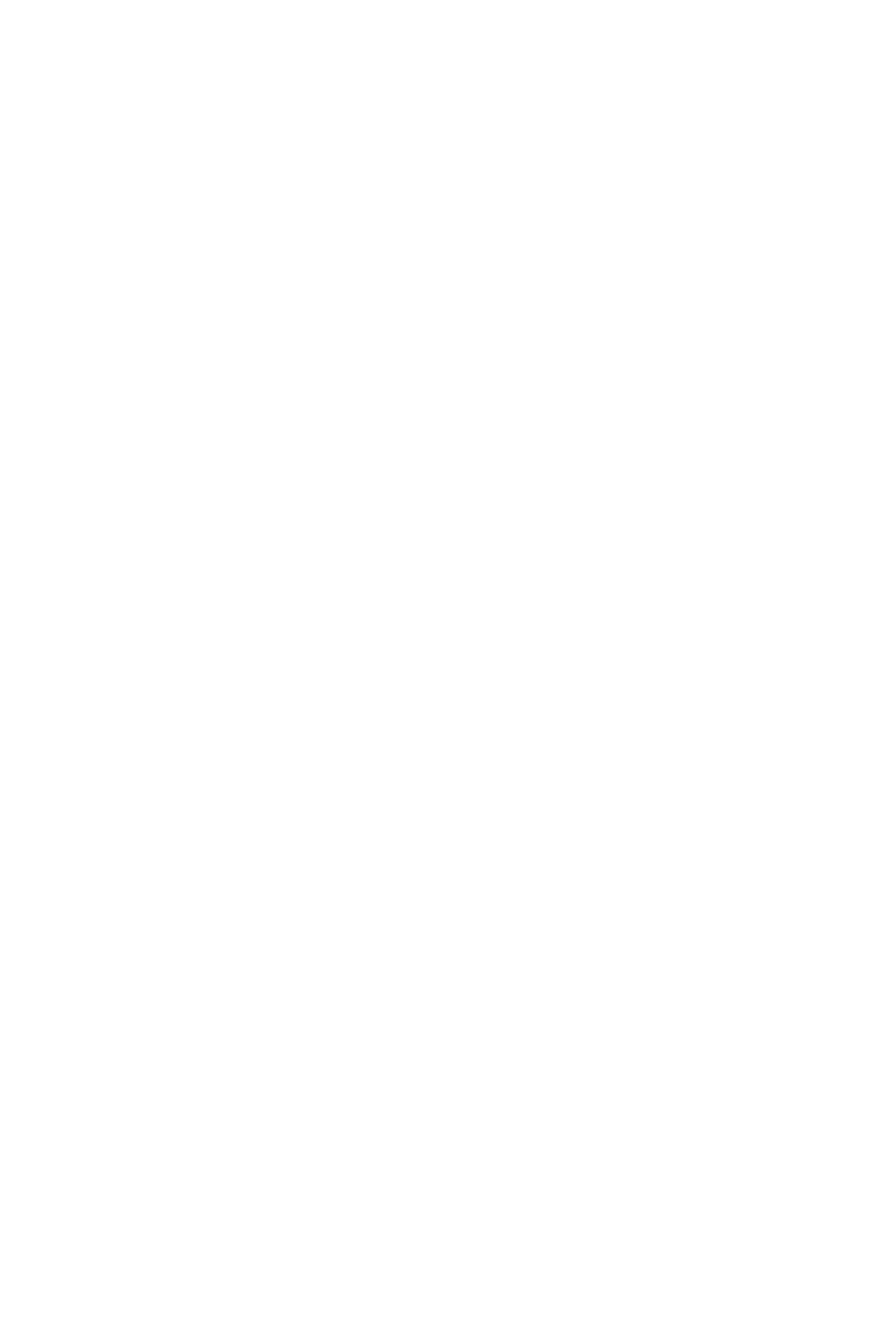## **Acknowledgments**

 $\rightarrow\frac{1}{2}$ 

I wish to thank Donna Beech for her insightful suggestions, thought-<br>provoking discussions, and editorial contributions. I am especially provoking discussions, and editorial contributions. I am especially grateful to Peter Morley and Anne-Marie Cook from Energi Media Group for their additional suggestions and for their collaboration on and production of a series of guided visualization CDs that complement this book through their company, Energi Music. I thank the editorial and marketing staff of iUniverse as well.

I could not have come to a place of writing a book such as this if it had not been for my teachers and mentors who live eternally in my heart. My gratitude also extends to my husband, James Paul, for his patience and kindness toward me. I am deeply grateful to my family and dear friends and to those generous souls who contributed their stories for this book. I wish to thank all of those who have shared their deepest fears and hopes with me and who courageously face their shadows as they enter into the ultimate light of forgiveness. Finally, my deepest gratitude goes to my brain-injured brother, John, as he taught me to explore the layers beneath the face value of appearances, and he opened me to the depth of my heart.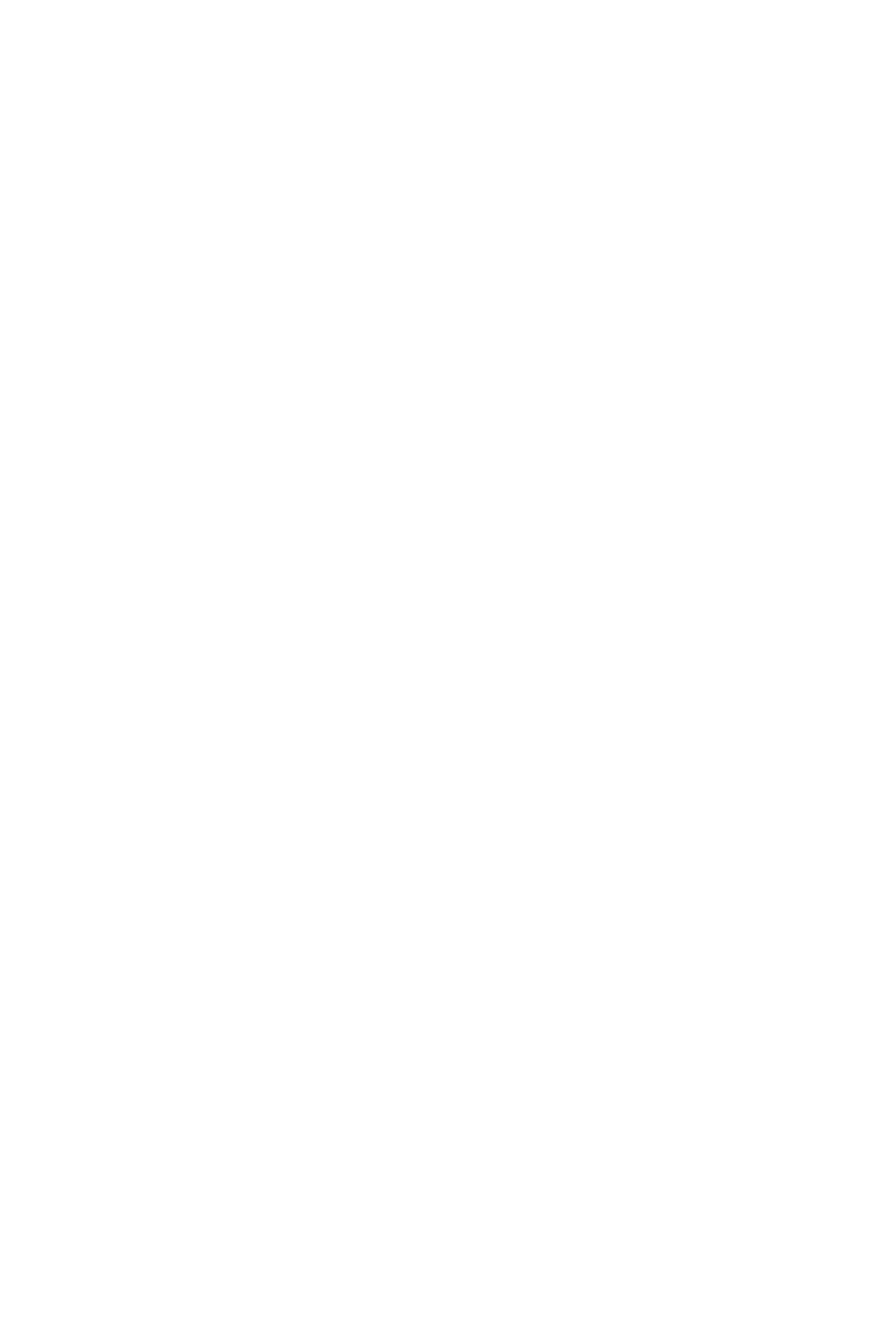## **Introduction**

 $\rightarrow\frac{1}{2}$ 

his book was developed as an aid for fostering compassion and forgiveness for oneself and others. In my work as a psychotherapist and researcher, I have found that lack of self-forgiveness or forgiveness of others feeds depression and anger and harms people's ability to adjust to life-changing events. Forgiveness does not occur in a linear way. It is more spiral-like in nature. There are certain practices that will be presented in this book that can foster an activation of one's spiral toward forgiveness.

Anger is often the primary emotion that accompanies an initial sense of difficulty in forgiving a person who has hurt you or in forgiving yourself. When anger is turned inward, it can foster self-hatred, physical ailments, and an overall sense of malaise and depression. When anger is projected outward in an uncontrolled manner, it can destroy lives and create unnecessary breaks in relationships. The longer one stays in an angry state, the more likelihood there is that anger will become habitual, or even become like a personality trait. However, when anger is worked with mindfully, it can be the very force of renewal.

It is often in the acknowledgment of loss and in finding a way to come back to our hearts that we open the door to forgiveness for ourselves and others. I have been inspired in my own life by Metta, or loving-kindness meditation, mindfulness practice, and working with imagery and ceremony. Metta is a heart-centered Buddhist practice that involves visualizing oneself and others in an intentional gesture of love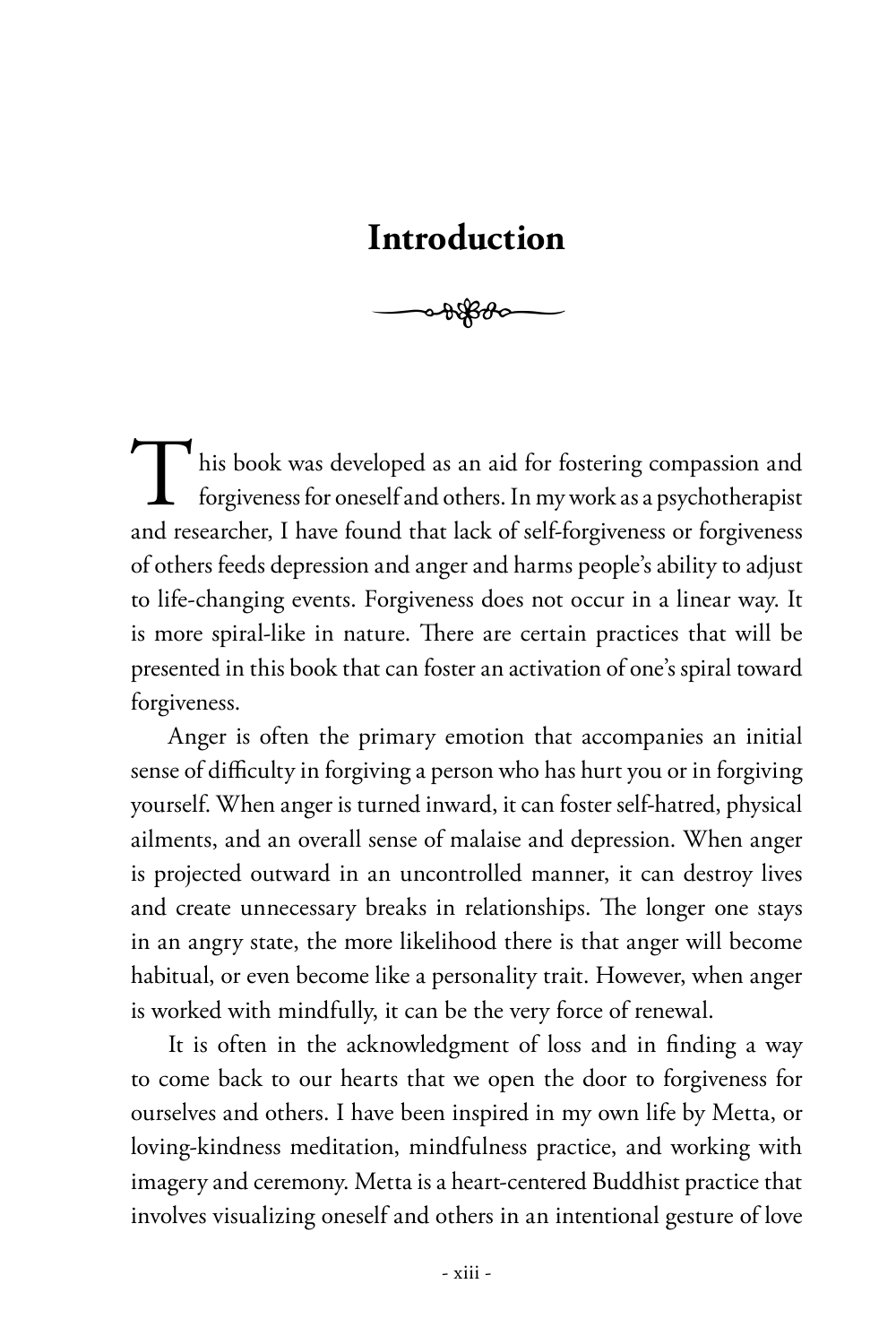#### *Juliet Rohde-Brown, Ph.D.*

and compassion; mindfulness practice fosters acceptance and awareness of our moment to moment experience and helps us to transcend past conditioning. These practices cross cultural boundaries and nurture empathy and love for oneself and others at the very core. I was first taught meditative practices by one of my mentors, Marv Treiger, back in the early 1990s, and I have continued to develop this work through the years. I have been working with guided imagery and ceremony for more than twenty years as well.

Where there is a wound there is an opportunity for learning and healing to occur. We can shift our perspective so that we can emerge into an integrated and mature spirituality. This must begin with our imagination. We can then use our bodies as conduits for putting intention into action. Our thoughts can direct our lives individually and collectively in the most astounding ways. We are active agents in bringing about integration and change, and when we do so in ourselves, we bring this into our relationships with those in our immediate lives, as well as our global family.

A large part of the function of change is acceptance of who we are right now, with our strengths and weaknesses, with our joy and vulnerability. Both self-forgiveness and forgiveness of others involve acceptance of ourselves so that we may transcend patterns of our past that are no longer needed. Before we can forgive others, we must forgive ourselves.

Forgiveness *does not* equate with condoning. It does not mean that one should give up appropriate and safe interpersonal boundaries or responsibility for hurtful acts.

Forgiveness *does* equate with compassion for oneself and for others, regardless of events that have occurred. Forgiveness requires a surrendering to the core self, the part of all of us that transcends time and place and attachments. It involves a shift in meaning and perspective.

More and more studies are emerging that support the notion that forgiveness heals the body, mind, and spirit. The physical and mental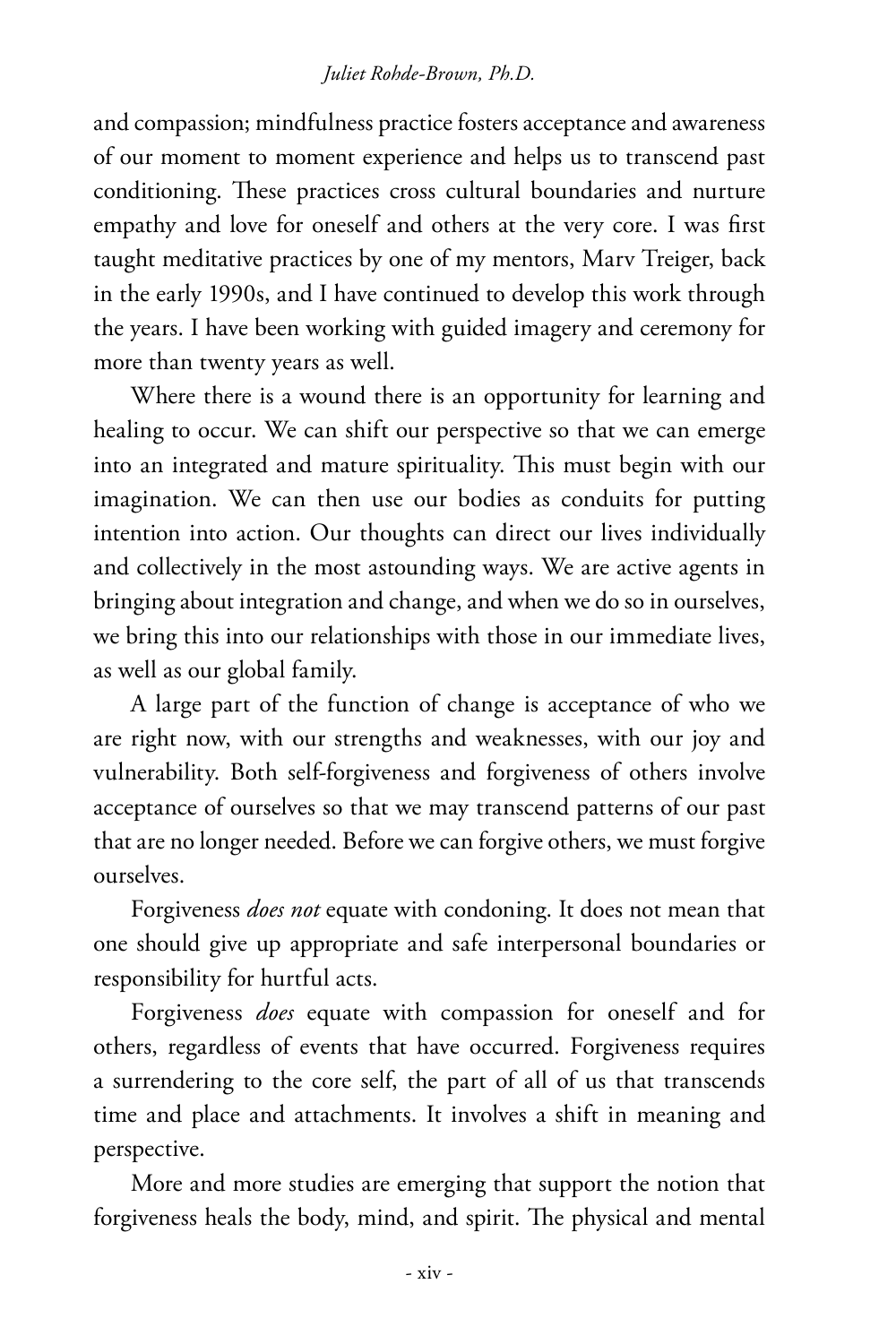health benefits are indeed objectively measurable. There are now studies that are exploring compassionate intention with tangible results, as well. We are only beginning to emerge into a greater understanding of how our intentions shape our individual and collective world.

This book is arranged in three parts, which are entitled: What Is Forgiveness, Feelings and Forgiveness, and the Practice of Forgiveness. The word *imagine* becomes an acronym for the chapter titles, and you will see these seven letters embedded into the seven chapter titles.

The first chapter invites you to *imagine considering forgiveness*, and it explores exactly what forgiveness is. The second chapter focuses on selfforgiveness and suggests incorporating *mindfulness and Metta* (lovingkindness) meditation into your life. Part II begins with the third chapter that discusses *activating forgiveness through feelings,* and it suggests some brief check-ins to help one recognize their emotional process. The fourth chapter focuses on *grounding forgiveness in one's body,* and it explores the implications of a lack of forgiveness.

Part III begins with Chapter 5, which fosters *intention through imagery*. Chapter 6 offers a way to *nurture* the intention of forgiveness though a step-by-step ceremony. Finally, Chapter 7 speaks about *engaging* in global neighborliness and about the power and resonance of groups. It encourages us to understand ourselves as unique, yet interconnected, parts of an astounding shared consciousness, with examples of group and community-based actions that have had an impact on forgiveness.

While most of the suggestions and visualizations offered in this book are framed for individual work, they may be used in a group format as well. Visualizations have been used in indigenous practices and spiritual traditions for millennia, and they have been used in integrative healthcare for at least the last twenty-five years or so. They have been proven to be effective in promoting relaxation, self-healing, and psychological and spiritual insight. Imagery work has even shown success in reducing prejudice.

Ideas coming from modern physics and backed by thousands of years of spiritual and health practices give us insight about how we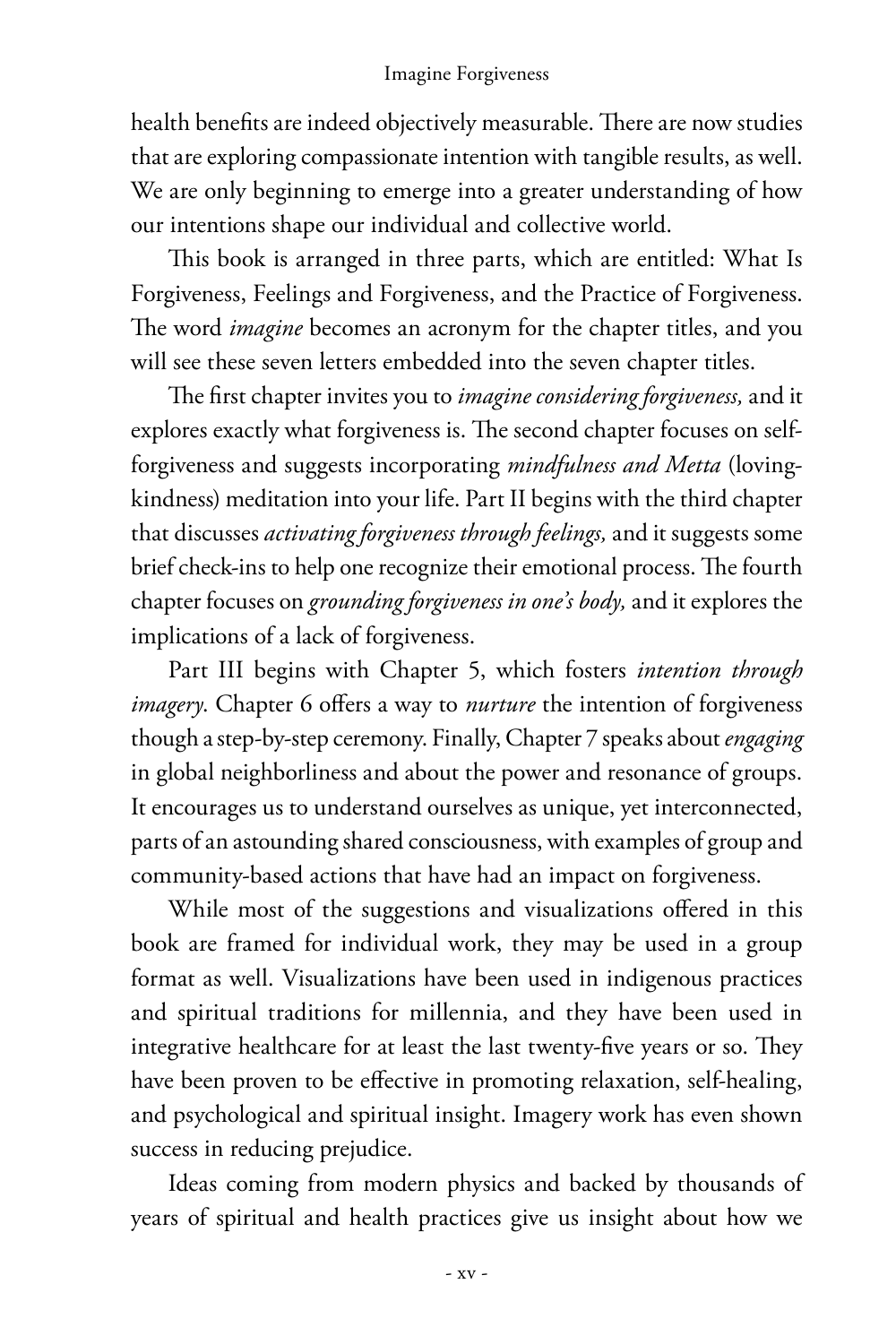interconnect at an energetic level with all that is around us. Through focused breathing and loving intention we ground ourselves in a centered way in this world and use our bodies as conduits for purposeful action. The benefits are not only present at an individual level, but at a collective level as well.

I feel passionately about supporting a culture of peace and social justice. One of the ways that I choose to do this is by continuing to pass on what others have shown me along the way. I believe, as many other integrative psychologists do, that fostering a deep and loving relationship with each other and with our natural environment and its various forms is crucial to our psychological and spiritual health. An acknowledgment of our shared life together inclines us to feel embodied and grounded in our daily life, while at the same time feeling more trusting.

In this light, I have included some brief stories throughout the chapters so that you can have an opportunity to reflect on how your own experience may resonate with others. Reading about other people's experiences can be a powerful avenue of healing through forgiveness.

While I have refrained from an "academic" style of writing in this book, you may peruse my suggested reading list in the reference section and find research articles and books that fulfill that purpose. The list is by no means conclusive, but it will start you in the right direction if you are interested in exploring further.

Although I am a licensed clinical psychologist, the following pages are not intended to serve as psychotherapy. I suggest that you seek a therapist if something is triggered for you that requires more attention than the gentle self-generated practices and reflections presented in this book. These chapters are simply shared words and practices from one ordinary human being to another. I would, of course, love to be an enlightened guru offering you a miracle cure for matters of forgiveness. The fact is that there are very few enlightened gurus on this planet. Most of us do the best we can with the resources that we have available to us. I deeply respect your inner knowing, and I am certain that there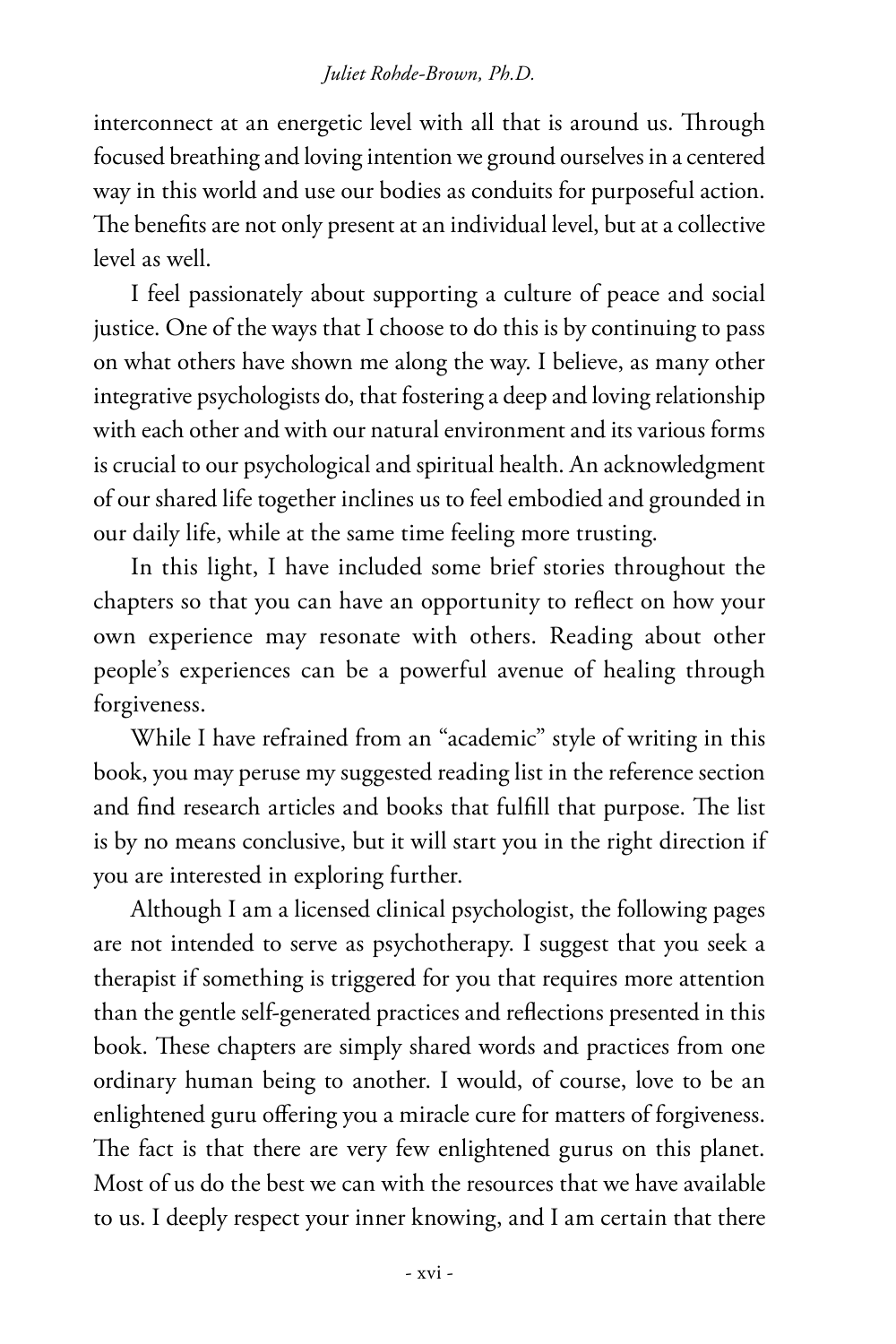is much that you can do toward your own process of forgiveness if you engage in some of the suggested practices in this book.

More than all of my professional education and training and headcentered endeavors, I am profoundly grateful that I have learned how to be heart-centered and to forgive, for without forgiveness, my life could have been crushed. I am sure some of you can relate to that statement.

Quiet and focused reflection and creative expression encourage a deep sense of knowing that does not depend on events and circumstances to direct our state of being. Rather, our sense of well-being is directed to our own inner core that is embedded in an interconnectedness with all. I wish for you feelings of confidence, inner peace, and compassion as you turn the pages of this book, engage in some practices toward forgiveness, and walk each day into the future with dignity and grace.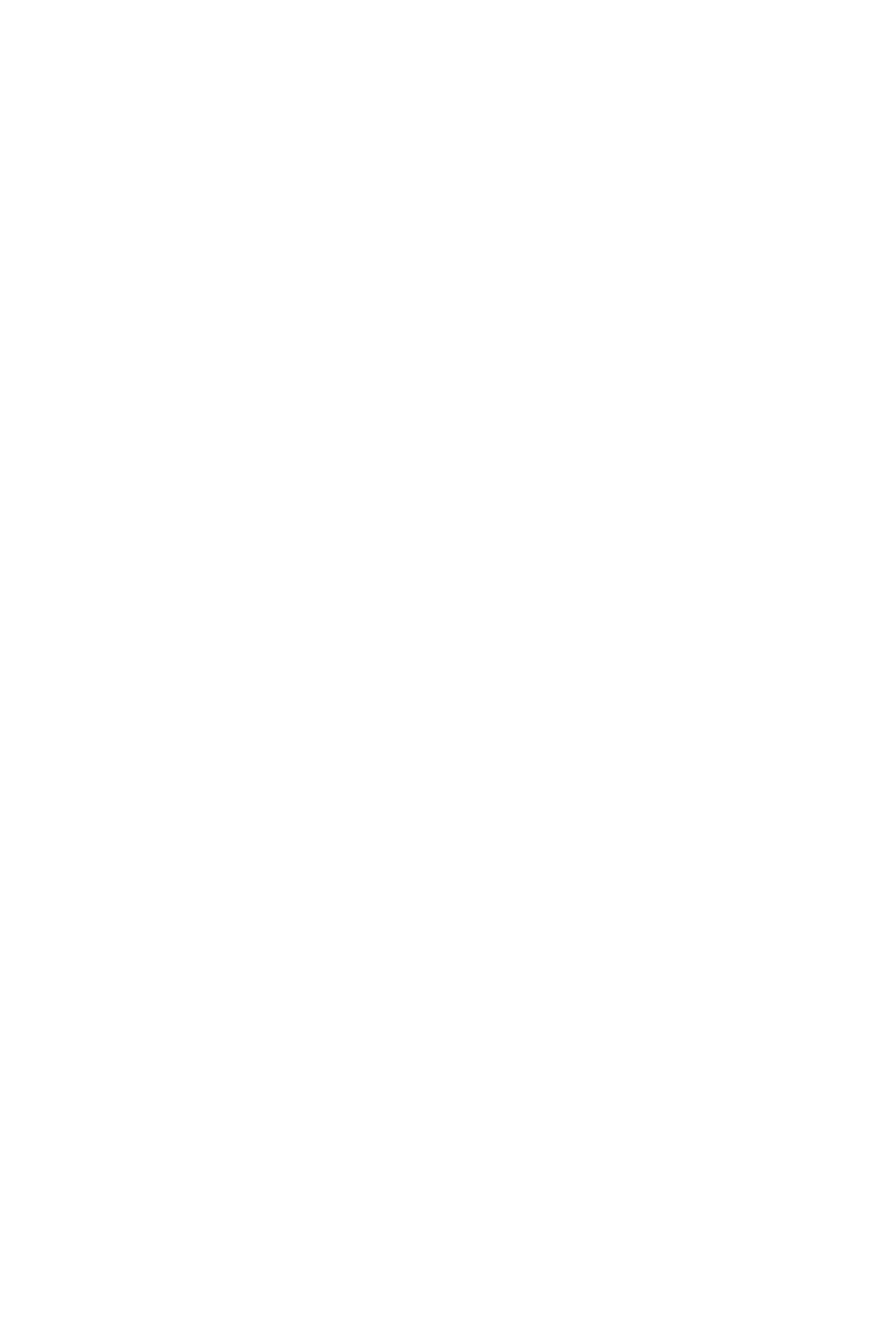# **Part I**



# **What Is Forgiveness?**

*Ho'okahi no la'au lapa'au, o ka mihi.*

The first remedy is forgiveness.

—Hawaiian prayer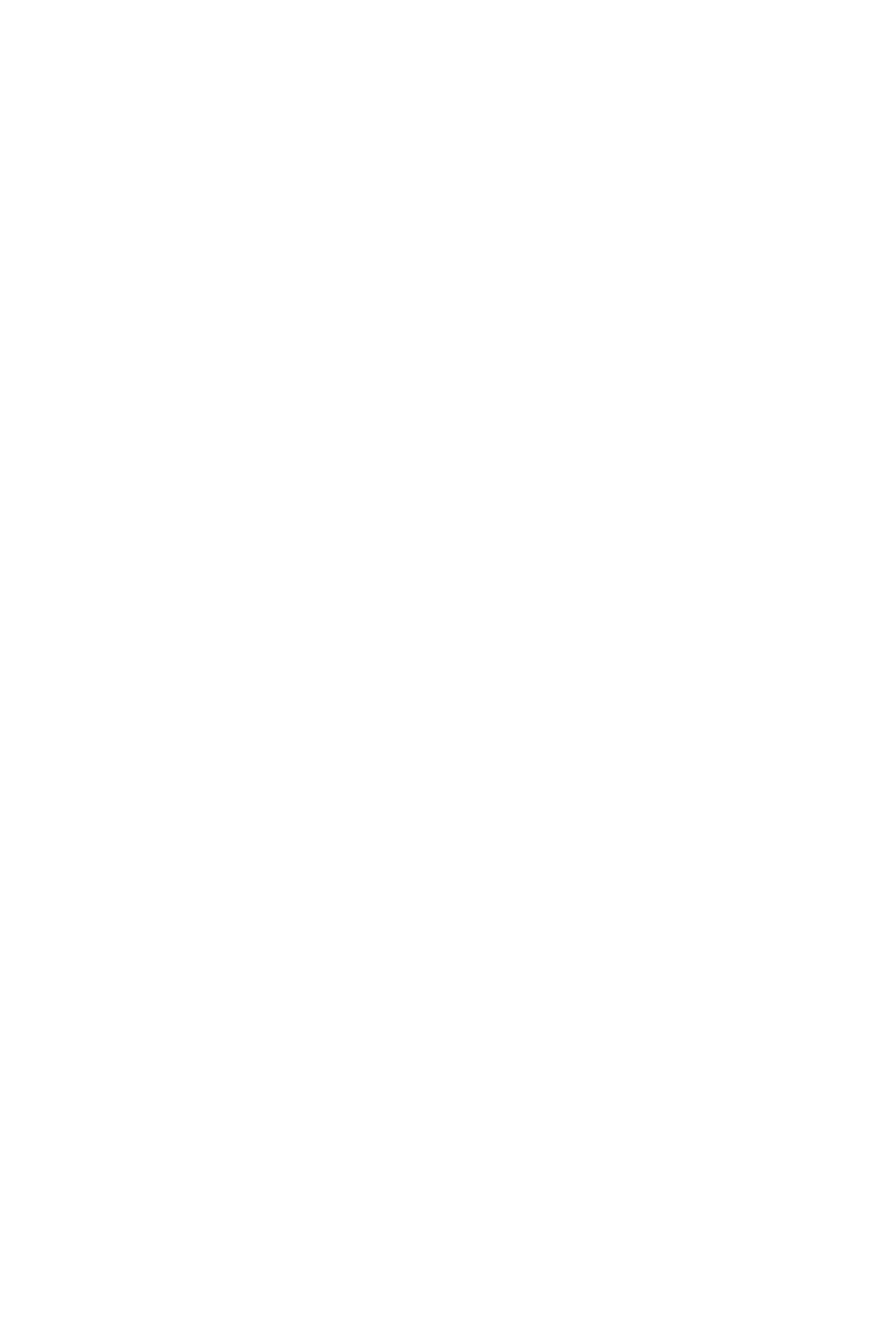## **Chapter 1**

 $\rightarrow$ 

# **Imagine Considering Forgiveness**

"Forgiveness is unlocking the door to set someone free and realizing you were the prisoner." ~Max Lucado

Simple human kindness can evoke forgiveness from us when someone we care about makes a mistake. Their mistake may have cost us dearly, but in our hearts we know that they would have never done it intentionally, and they will always regret it. We forgive them open heartedly, to relieve ourselves of the wrenching pain of resentment, but also to console our loved one for their inadvertent act. Forgiveness, in this case, reminds us how frail we are; how vulnerable we are to poor judgment and selfish, bumbling mistakes that can hurt the ones we love. As we forgive our loved ones for their humanity, we inherently forgive ourselves.

But life asks more of us than this. It is nearly inevitable that, sooner or later, all of us will encounter an event that is much harder to forgive. Our natural compassion will help us, but it will not be enough. We'll need to reach for something more within ourselves. We'll search for a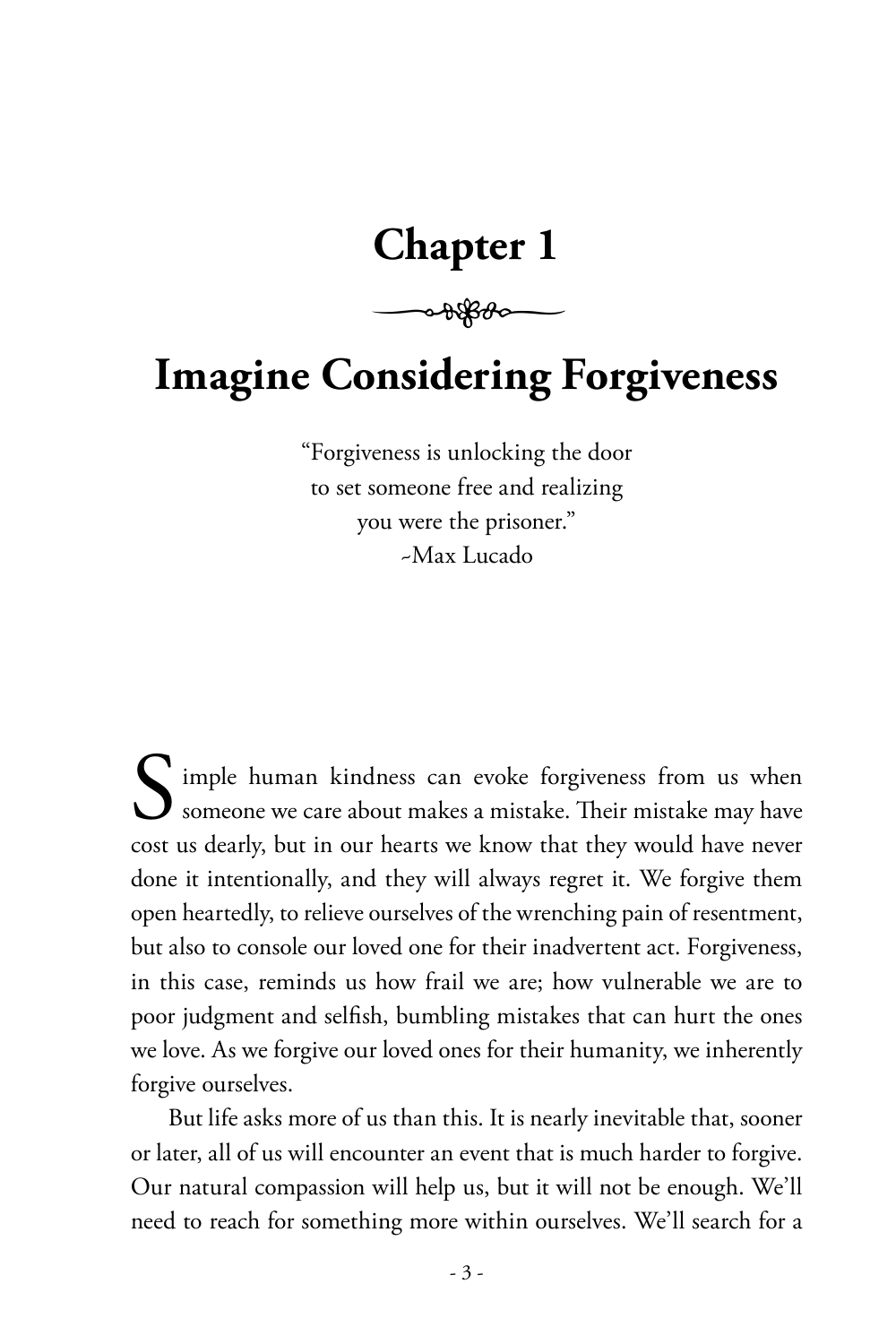different way of understanding what has happened that will allow us to consider forgiveness. In these cases, it will not be easy to find.

## **When Things Go Awry**

What do we do when something happens that we consider wrong or unfair? We all have a sense of what is and is not good and right. From early childhood, we can recognize when something goes awry. We cry, as infants, when something goes wrong, as the adults around us do their best to soothe us gently. In life, we soon discover that soothing isn't always enough.

Suppose you were crossing the street on the way to school at eight years old when an inattentive driver turned a corner, without warning, and ran you over. As a result of those few terrifying seconds of inattention, you are paralyzed and confined to a wheelchair. No amount of gentle soothing can change the situation or ameliorate the unfairness of your fate. How we respond to such things defines the amount of suffering we experience. I have a friend whose mother accidently backed the car up over her legs when she was a child. She has been a paraplegic ever since. When people ask her about her suffering concerning this, she replies, "My mother and sister have suffered much more than I." This woman is now a social worker, a teacher of energy medicine, and a living representation of forgiveness.

> "Resentment is like drinking poison and expecting someone else to die." ~Anonymous

As joyous and fulfilling as life can be, it is never free of tragedy and suffering. When it happens to others, it is easy to empathize and offer consolation. When it happens to us, we often struggle to find a way to cope and move on. There is inevitably a period of grief over what we have lost or the new situation that has befallen us. We can react with bitterness and despair, but those emotions will quickly choke the joy from our lives.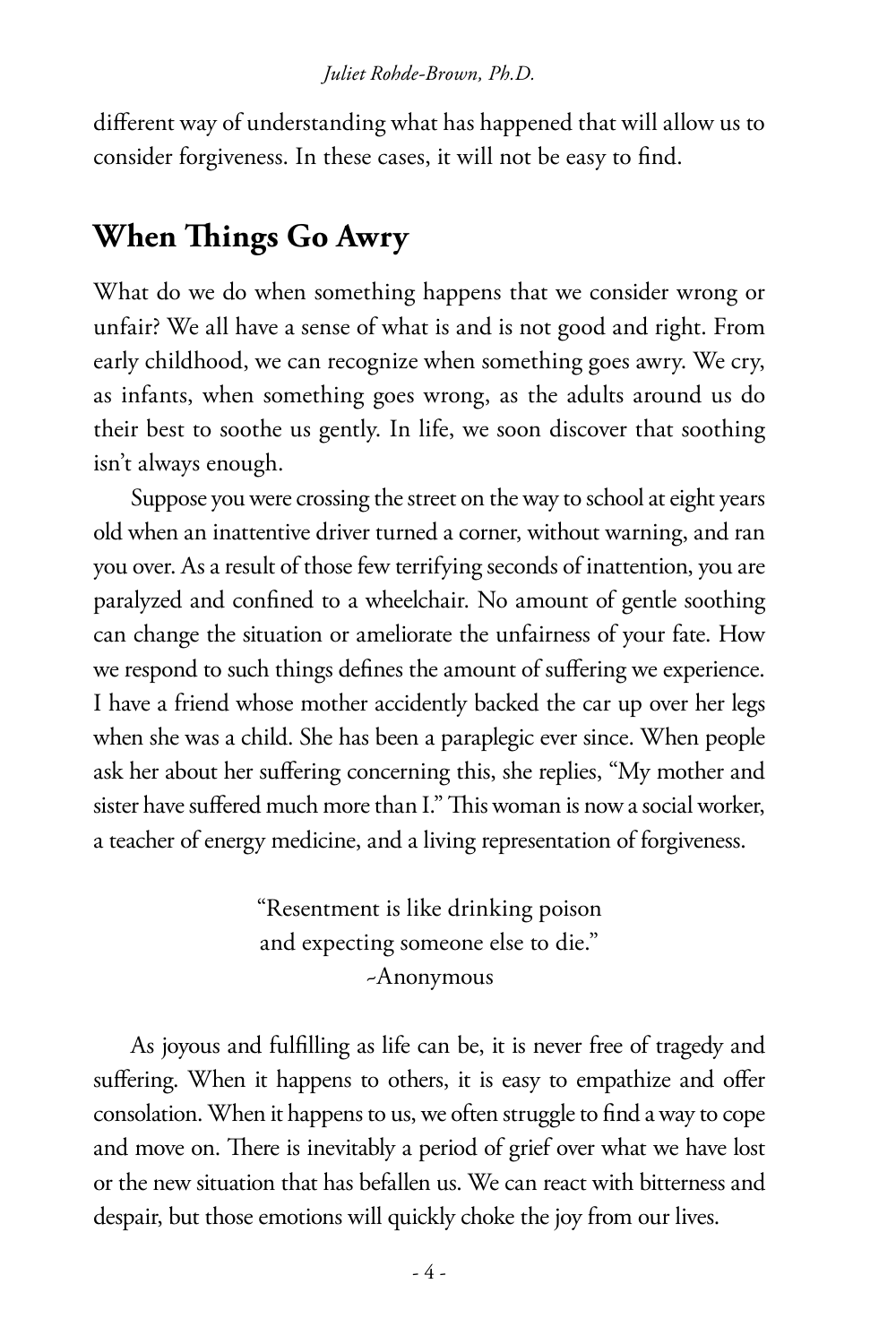The challenge of putting the past behind us and moving on can feel enormous. We may ask ourselves how it is possible to live in a world that has proven to be so cruel and unjust. Instinctively, we know that if we do not come to terms with what has happened, the penalty will be too great. We will actually amplify the harm that was done to us if we harbor our resentment and cling to our pain. It is ironic, but forgiveness rarely emerges from a sudden tenderness for the one who hurt us. Far more often, it is motivated by a desire to set ourselves free. Only forgiveness can relieve us of that burden. But how do we find it?

Dr. Frederic Luskin, founder of the Stanford Forgiveness Project, points out, "Nobody's ever taught us how to forgive. People have taught us how to get angry, how to become depressed, even how not to react with rage when life doesn't turn out as we want it to, but nobody has taught us how to forgive."

In fact, many people refuse to forgive others, because they have the mistaken impression that forgiveness implies a kind of tactic approval of the wrong that has been done to them. They assume that forgiveness entails welcoming the forgiven person back into their lives with open arms. And, especially when the wrong has been great, few people are naive enough to do such a thing.

Our strong survival instincts tell us it is foolish and dangerous to embrace a person when we have evidence that they cannot be trusted. These are the instincts that have kept the human race alive on the planet for centuries and deserve our respect. As I assert in the introduction to this book, forgiveness does not equate with condoning. It does not mean that you must give up appropriate interpersonal boundaries or fail to hold another person responsible for their hurtful acts.

Forgiveness does equate with compassion for yourself and for others, regardless of the events that have occurred. Forgiveness requires a surrendering of grievances to the perspective of the core self, the part of all of us that transcends time and place and attachments. It involves a shift in meaning and perspective. It is in our power to forgive, regardless of the wrong that has been done.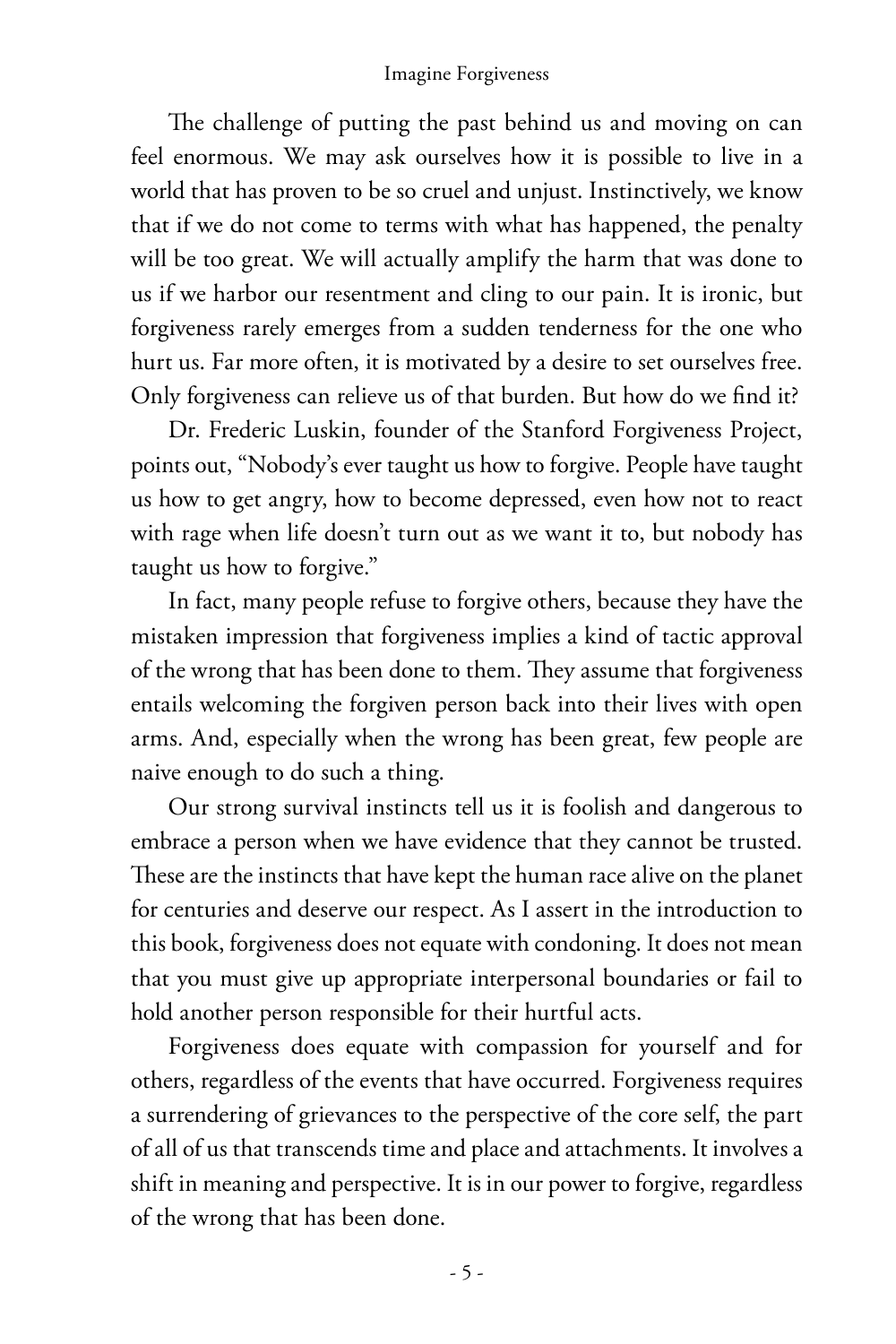#### *Juliet Rohde-Brown, Ph.D.*

"Just as trust had within it the seed of betrayal so betrayal has within it the seed of forgiveness." ~James Hillman

Apart from the effect on the person you forgive, the act of forgiveness is in your own best interest. It allows your body, mind, and spirit to heal and move on. The physical and mental health benefits are objectively measurable. Mindful compassionate focus is proposed to create neuroplastic changes over time. Our intentions shape our individual and collective world in profound ways.

Forgiveness does not change wrong to right. We are not asked to forgive the crime, but the criminal. As we will discuss in future chapters, forgiveness does not even imply reconciliation. The act of forgiveness can exist entirely within our own hearts. It is about our relationship to ourselves and to our own lives.

> "Outside of the ideas of right and wrong, there is a field. I'll meet you there." ~Rumi

### **The Light of Forgiveness**

Forgiveness allows us to laugh and enjoy life again. It releases the burden weighing on our hearts when we have been wronged, and returns the joy and light to our lives.

When we resist forgiveness, we lock ourselves into a darker vision of the world. It is like wearing dark sunglasses that add ominous shadows to everything we see. We carry those glasses with us and even ask others to look through them as well. Letting forgiveness into our hearts is like taking off the sunglasses and letting the light in again.

Harboring anger and grief, resentment and bitterness can squelch that light and keep us far from the buoyant place we know to be our birthright.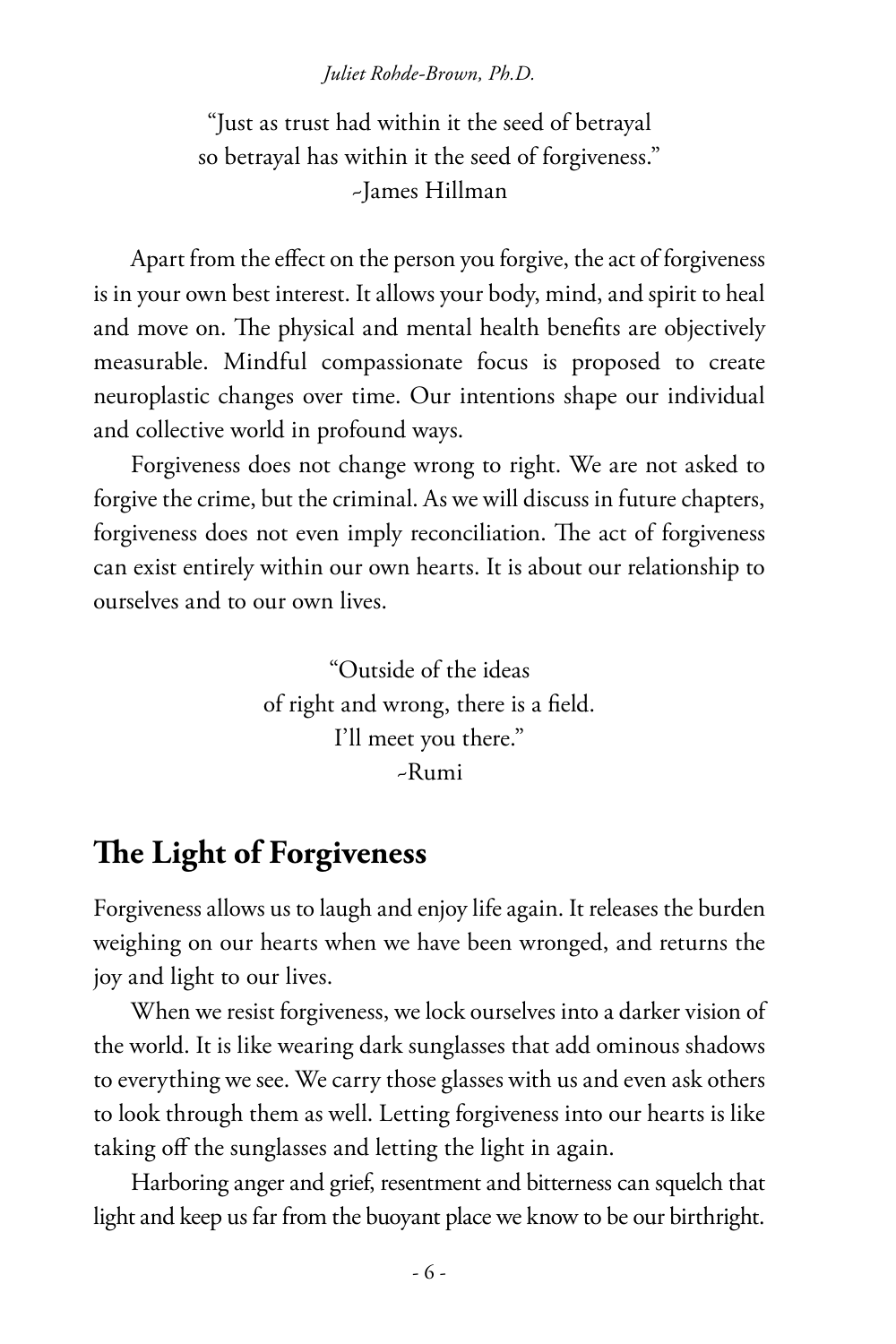That place is not outside us. How can it rely on other people's acts or omissions? It is secreted away within us—a place we all know intimately.

I often share a quote from the renowned developmental psychologist, Erik Erikson, when I see clients who experience depression regarding childhood abuse. Erikson posited that depression can often be framed as "nostalgia for a paradise forfeited." I never forgot that phrase when I first read it, and when I share it with clients, it never ceases to bring a response of deep recognition. For all of us, somehow, intuitively know that our birthright is a paradisal environment of love and support from our caretakers. Erikson considered this state of recognition to be inherent in all human beings.

When our caregivers treat us with sensitive concern in our infancy, they create a sense of trust that stays with us all our lives. We are so utterly dependent upon their care and, for the most part, most of us learn we can rely on our caregivers to do their best to meet our needs. Erikson realized that this early exchange of trust between human beings not only forms the basis of our sense of identity, but it also creates in us a deep security—a sense of being "all right," of being ourselves.

There are many studies on human attachment that support the importance of this mirroring, especially in terms of emotional regulation and brain integration. Dan Siegel refers to a securely attached individual as an "attuned" person; one who is neither in "chaos" or "rigidity" and who is empathic toward others.

Through the practice of loving-kindness, we can see one another compassionately, as the innocent children we are within—children of the heart, who want to be loved and yearn to give love back—more than anything else. From that place, it is quite natural for us to empathize with everyone around us, since we can see quite clearly that they, too, are experiencing the joys, pains, and losses that we all go through together on this planet. It is so much easier to forgive the mistakes we make and realize how redeemable we are.

Eckhart Tolle speaks often about the "pain body." If we assume that an acquaintance who undermines another deliberately must be suffering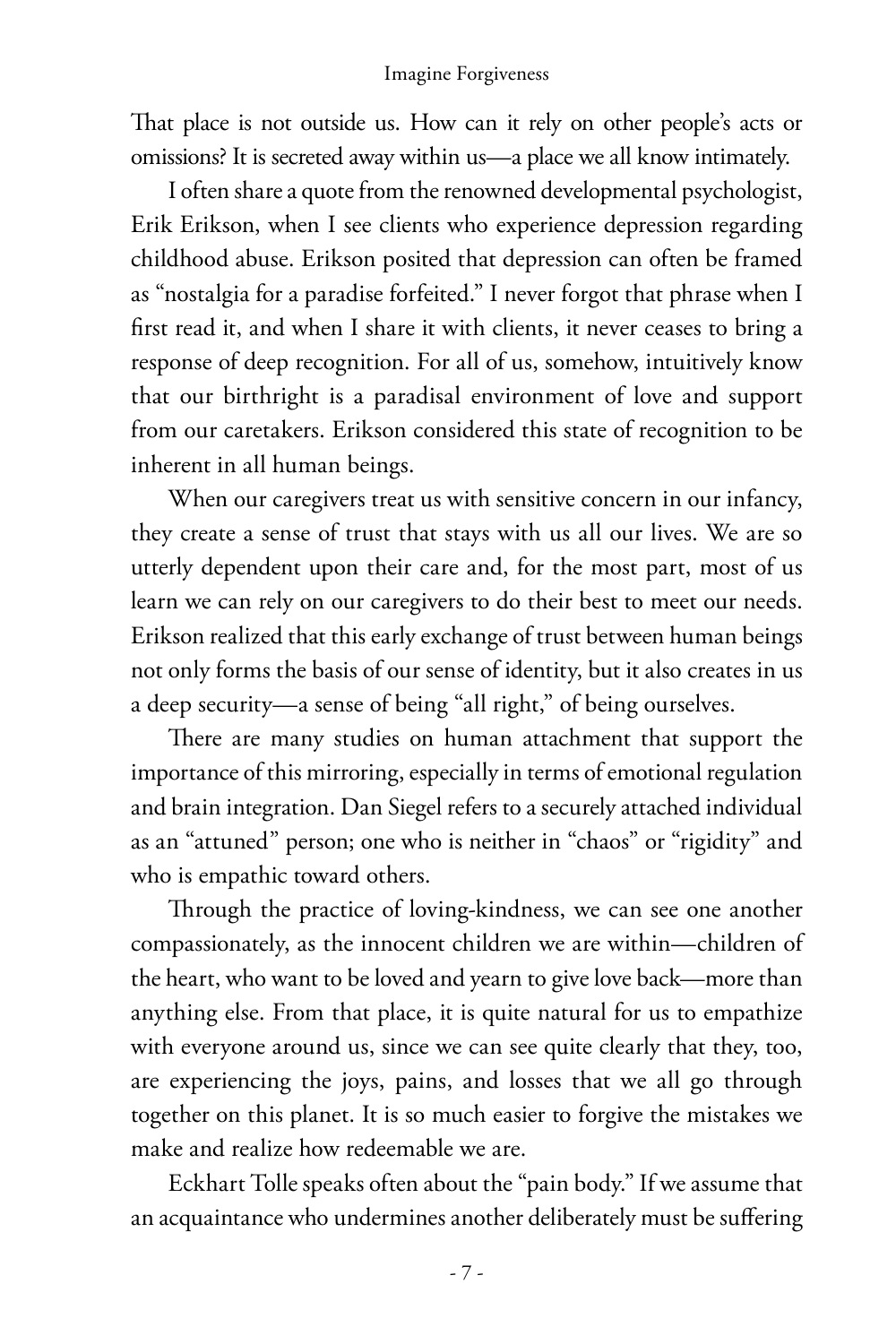#### *Juliet Rohde-Brown, Ph.D.*

from tremendous fear and insecurity, we can imagine our acquaintance's "pain body." This concept allows us to focus on the images that arise in us in relation to such suffering and can reveal important insights into our acquaintance and/or the images our connection evokes in us.

It's important to remember that spiteful acts or words can be the outcome of passion that is out of balance. When someone speaks harshly, it is most likely the inadvertent projection of their shadow side. It may also be that they speak out of jealousy or a longing for connection.

Julia Cameron, author of *The Artist's Way*, suggests that people are envious because of their own unmanifested talents or desires. They wrongly convince themselves that there is not enough to go around or that if a friend is successful, romantically, artistically or professionally, they have somehow used up the success that might have gone to others. They have taken all the cookies in the cookie jar, so to speak. There is also a fear that success means a friend will no longer want to associate with their old friends. Feeling betrayed at the very thought of this, an envious person may lash out at a friend with a spiteful word or gesture. Such acts emerge from a childlike part that is desperately afraid of being left alone with unrealized dreams.

What a relief it is to finally forgive another! It brings us a feeling of lightness because it allows us to come back to our own hearts. From that place, we can see that to be given that opportunity to let go of the repercussions of an act is a great gift, to ourselves and to our fellow beings on this planet.

And besides, the truth of it is that changing the past is not an option. So, we have little choice. We can either continue to torment ourselves with the past or focus instead on the loving people around us and move on with our lives. Living from love is the most healing, empowering choice. "The closer we can come to being 'in love,' accepting and peaceful," Dr. Luskin says, "the better chance we have of a good life. It's just that simple."

We can acknowledge that the act itself was a wrongdoing, while letting go of our identification with it. As you may imagine, this act we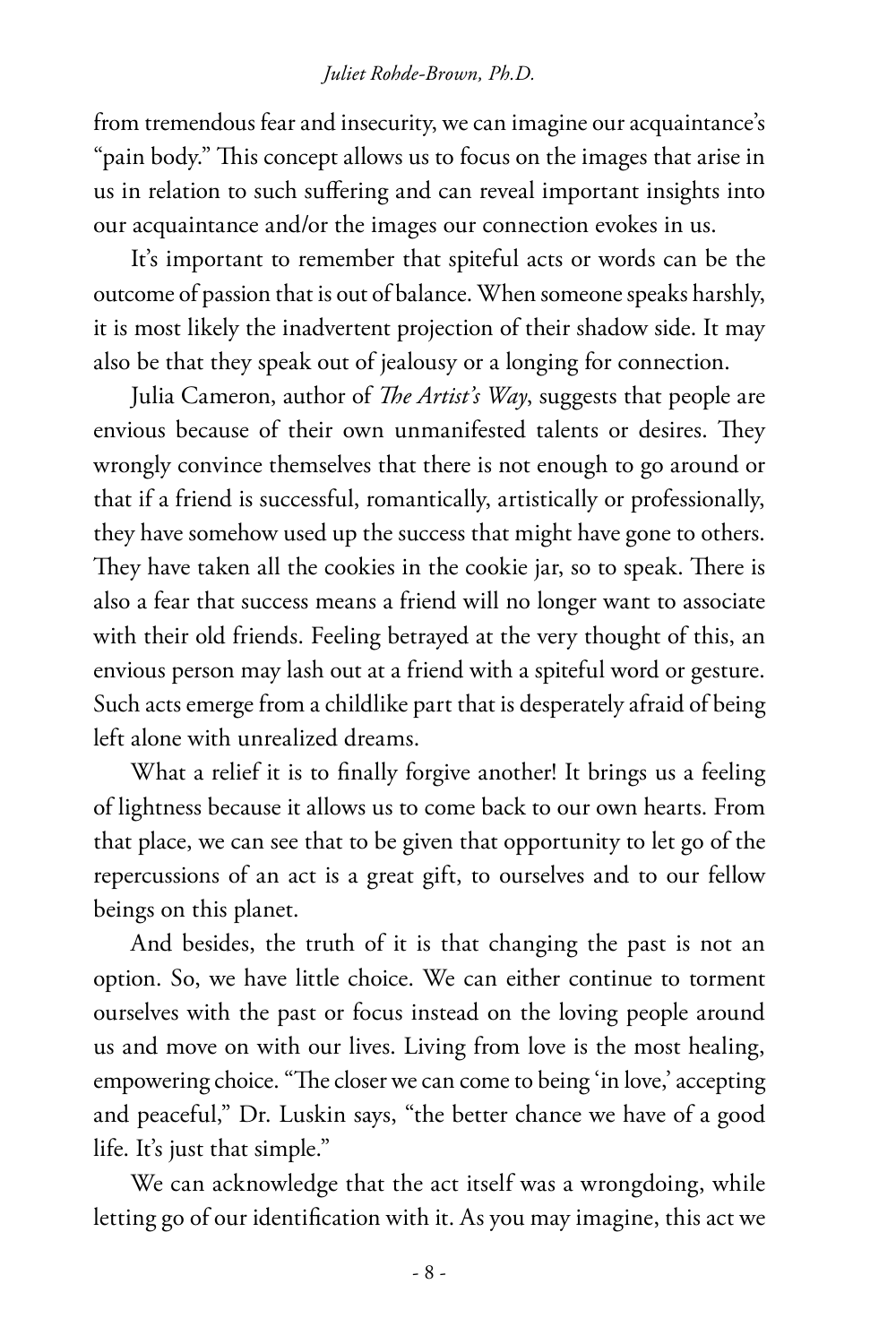call "forgiveness" does not always occur in a smooth, linear fashion. We do not necessarily begin with a desire to forgive, then progress steadily onward, straight up the escalator toward the shining light. If the wrong is severe enough, the act of forgiveness can provide many challenges. The reactions of the person we would like to forgive can delay the process or set up unexpected obstacles. The repercussions of their wrong may give us pause over and over again as we struggle to reach a place of equanimity.

This is not a day-long endeavor. It is a process; one that often progresses in a spiral-like manner, with ups and downs along the way. It is more like a path through mountainous terrain than a ride on an escalator. You must work to make it happen rather than passively hope it will be draped upon you.

At the Heart of Forgiveness...

#### **Friendship at Risk**

When Cathy was getting her master's degree in psychology, her friend, Emma, who had not gone to graduate school, was finding success as a life coach. The gruelling process of clinical practicum, internship, thesis, and licensing exam for marriage and family counselling was felt as an important rite of a passage by Cathy. While she was learning and teaching others about the nuances of theoretical foundation, the intricacies of brain and psychological development in traditional venues, her friend, Emma, had adopted a basic behavioral approach, learned from a mentor.

By Cathy's estimation, with none of the rigor demanding of a licensed clinician, Emma had almost immediately made a career for herself with numerous high-profile, money-making ventures. Although the friends clearly shared an interest in psychology and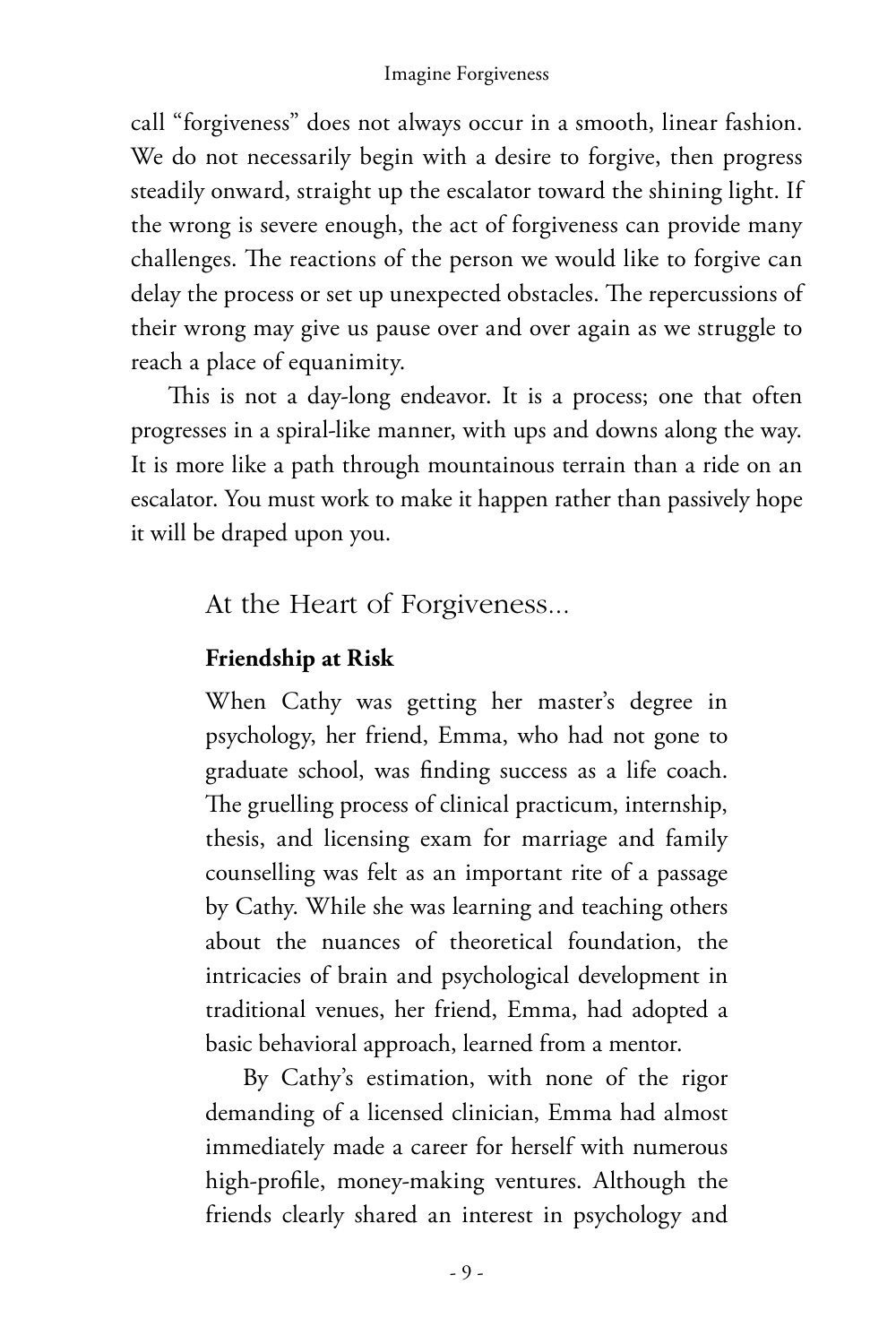human insight, their radically different approaches sent tremors through the friendship.

Cathy was critical of what she deemed to be Emma's trite, unexamined theory of change. It goaded her to see how quickly Emma had adopted the confident persona of an expert and how willingly the public bought into what Cathy saw as a patently "unsophisticated, shallow approach to human relationships." At the same time, Emma was critical of Cathy's "know it all" persona and what she perceived as a sense of superiority, intellectualism, and impracticality. She frequently made rude comments about how much the graduate education and training process had aged Cathy. The tension between them ultimately became so great that Emma made overtly insulting remarks, saying, "I'll throw all the sickos to you so they can sit for years whining about their problems, getting nowhere."

One night, Cathy, when she was very hurt by a comment Emma had made, woke up and meditated on the problem. She soon realized she did not resent her friend's success. She loved Emma and was truly happy for her. She knew Emma was truly helping people as well. Instead, at the core of her own pain was an image of abandonment. She feared most that her dear friend would move on in her success, develop new associations and friendships, and leave her.

As she did a heart-centered meditation, Cathy saw Emma as a precious child. She realized that the hurtful comments and attitudes each had for the other were really their own critical voices toward themselves; each of them was terribly afraid of being invalidated and abandoned by the other. In fact, Cathy had been longing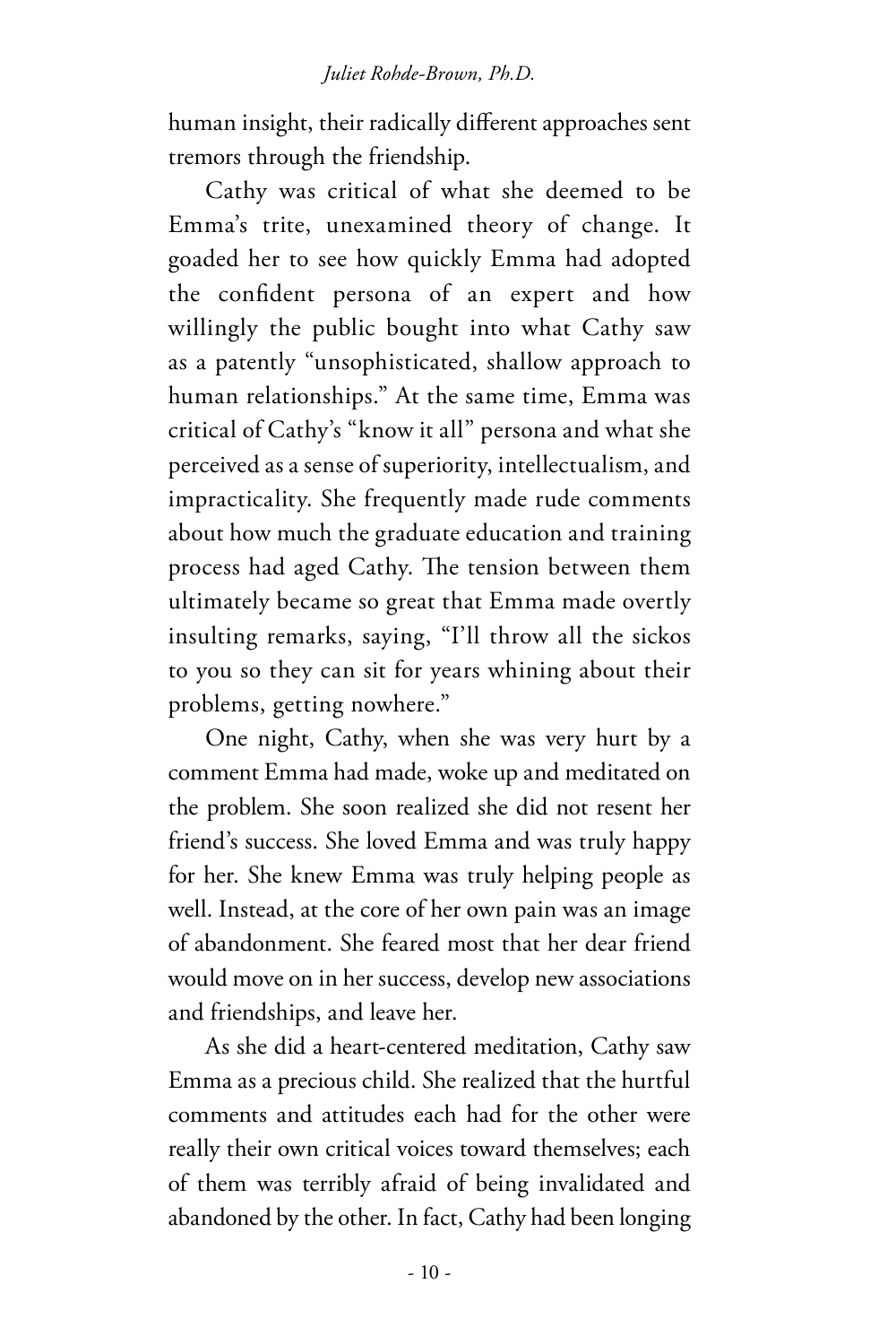for an expression of creativity and fun that had been lacking in her life, and Emma had been longing for a validation of her intelligence and acknowledgement of her capacity to make a difference in people's lives.

Somehow both of them had imagined that the other had taken away what they desired, and that there wasn't enough to go around. If one took all the cookies first, the other would only be left with crumbs. Their assumptions about a lack of abundance and of love were undermining their connection.

Once Cathy let this go, her attitude changed, and so did Emma's. Cathy took responsibly for her end of things. She extended empathy to herself and to Emma. It had a sort of "mirror neuron" effect on her friend, Emma, who quickly came to the same resolution. As a result, a situation that could have caused a complete split between two dear friends facilitated the opportunity for mutual love and support instead.

As you reflect on this story and any situations that come to mind from your own life, take a moment to ask yourself the following questions:

- Have I said something sarcastic to a friend or loved one recently?
- What did I really want from our relationship in that moment?
- ❖ What did I want the person to know about me? About my feelings or thoughts regarding something they said or did?
- ◆ Did I want to express that I was disappointed about something or that I was feeling sad about something?

With these considerations, can you imagine an alternative way that you might have behaved toward that person? How might you have behaved? What might you have said instead of the sarcastic comment?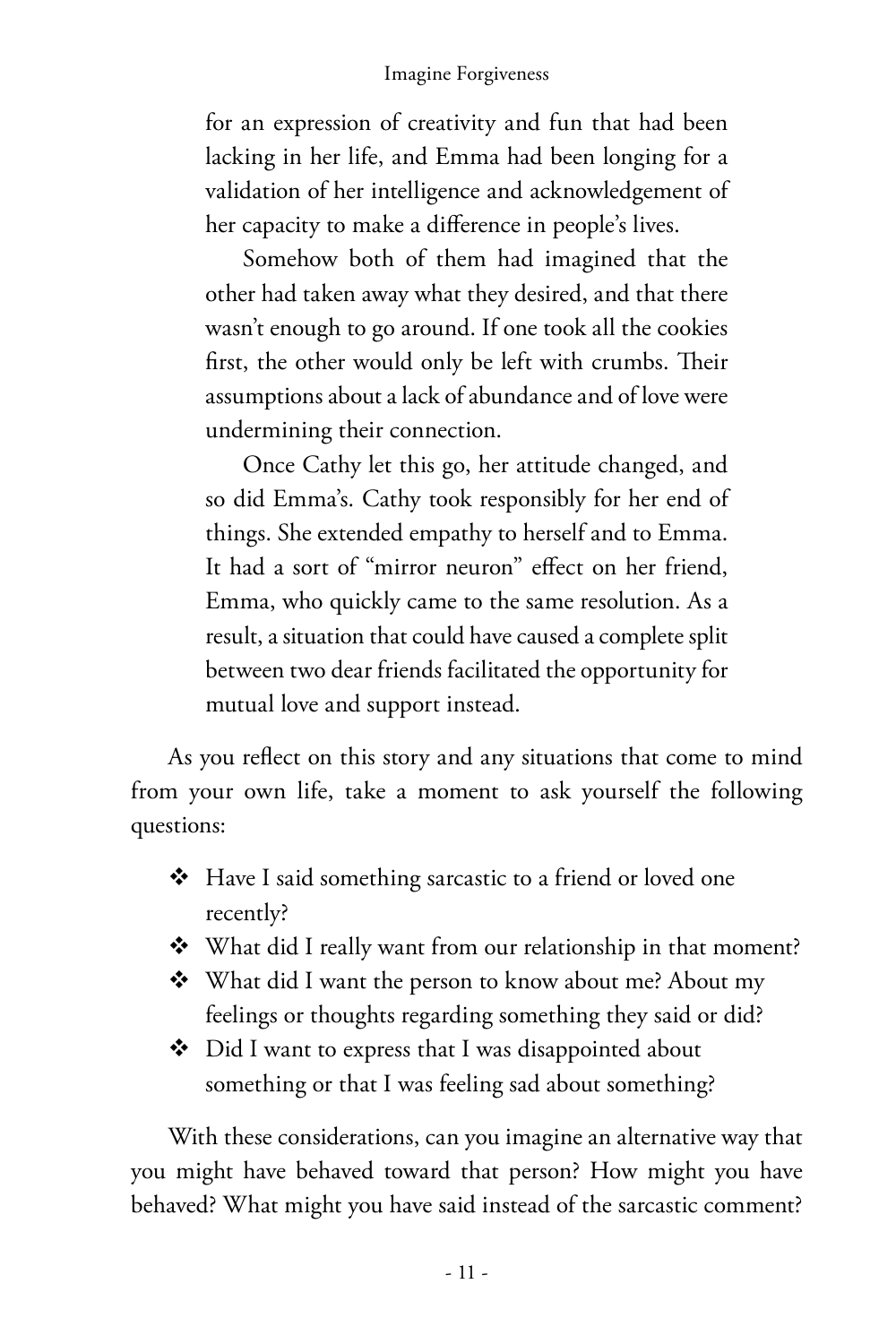#### *Juliet Rohde-Brown, Ph.D.*

Write this out. You may want to keep these reflections in a specially chosen box. Give this reflection a name. For instance, you can refer to this piece as "Sarcasm Check-In," with the suggestion to yourself that the next time you feel the impulse toward a sarcastic remark toward a friend or loved one (or anyone, for that matter), remember this reflection and check in with yourself before reacting with a hurtful comment.

Know that it is natural to have these different shadow voices within; so don't judge yourself harshly. This reflective exercise and personal check-in is an example of treating yourself with a forgiving attitude. It is easy to see how, by extending an accepting yet forgiving attitude toward yourself by checking in with your innermost feelings, this attitude naturally begins to translate to your treatment of others as well. That is the beauty of how forgiveness works in the world.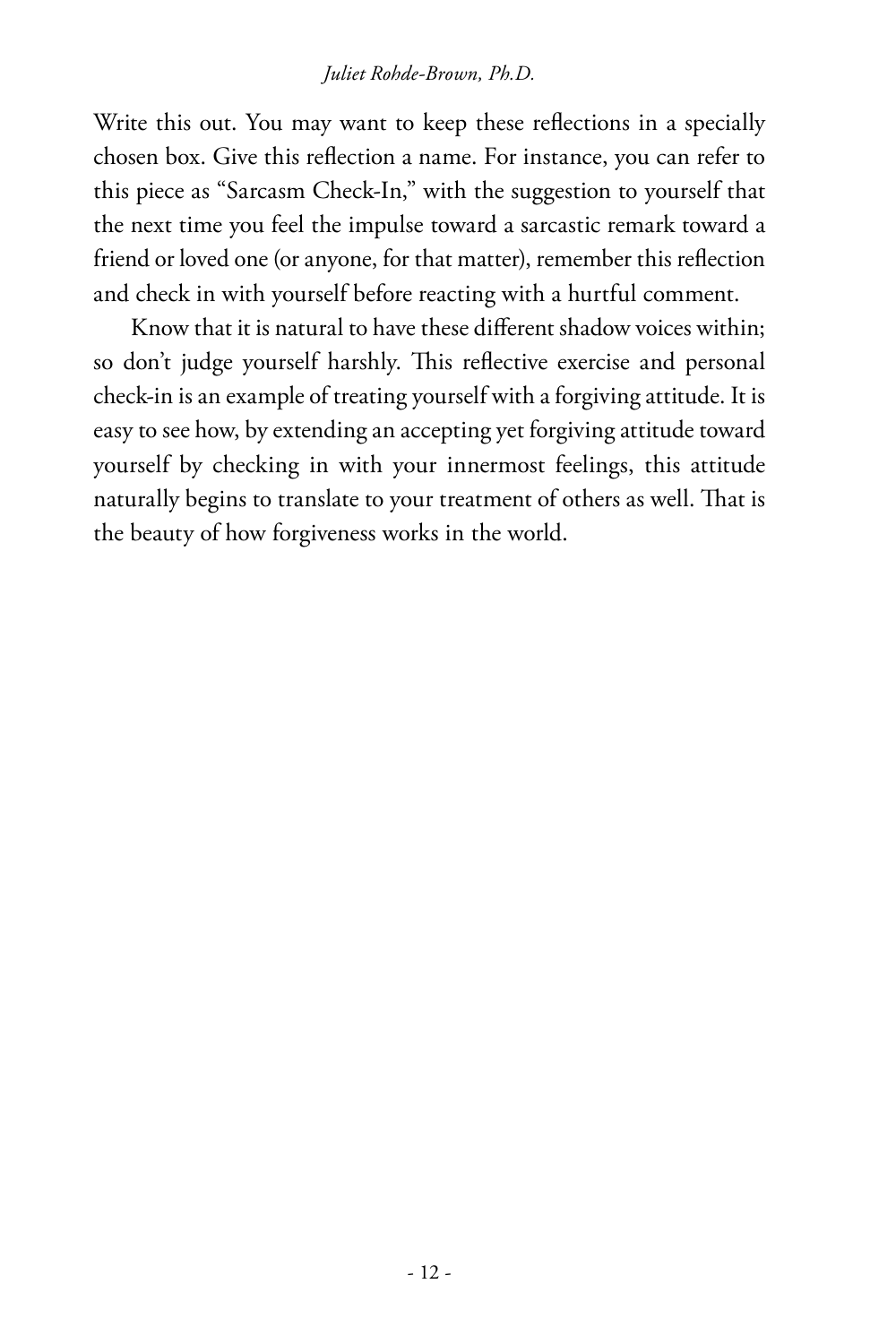# **Chapter 2**

 $\rightarrow\frac{1}{2}$ 

# **Metta and Mindfulness: Forgiving Ourselves**

"Whether hatred is projected out or projected in, it is always corrosive of the human spirit." ~Anonymous

I hen Marian Partington's younger sister, Lucy, went to catch the bus to visit a friend in 1973, she disappeared. Her family was devastated. They gradually came to accept that the worst had happened, since Lucy was not one to have willingly run away from home. But for the next twenty years, her family had no way of knowing for sure what had become of her.

Then, in 1994, the police recovered her body as part of the investigation into the crimes of the Frederick Wests. Marian and her family were forced to come to terms with the gruesome knowledge that Lucy had been abducted, raped, and tortured, and then beheaded. The images haunted Marian day after day.

Forgiveness continually slipped beyond Marian's reach. In an effort to find it, she attended Chan Buddhist retreats and vowed to find a way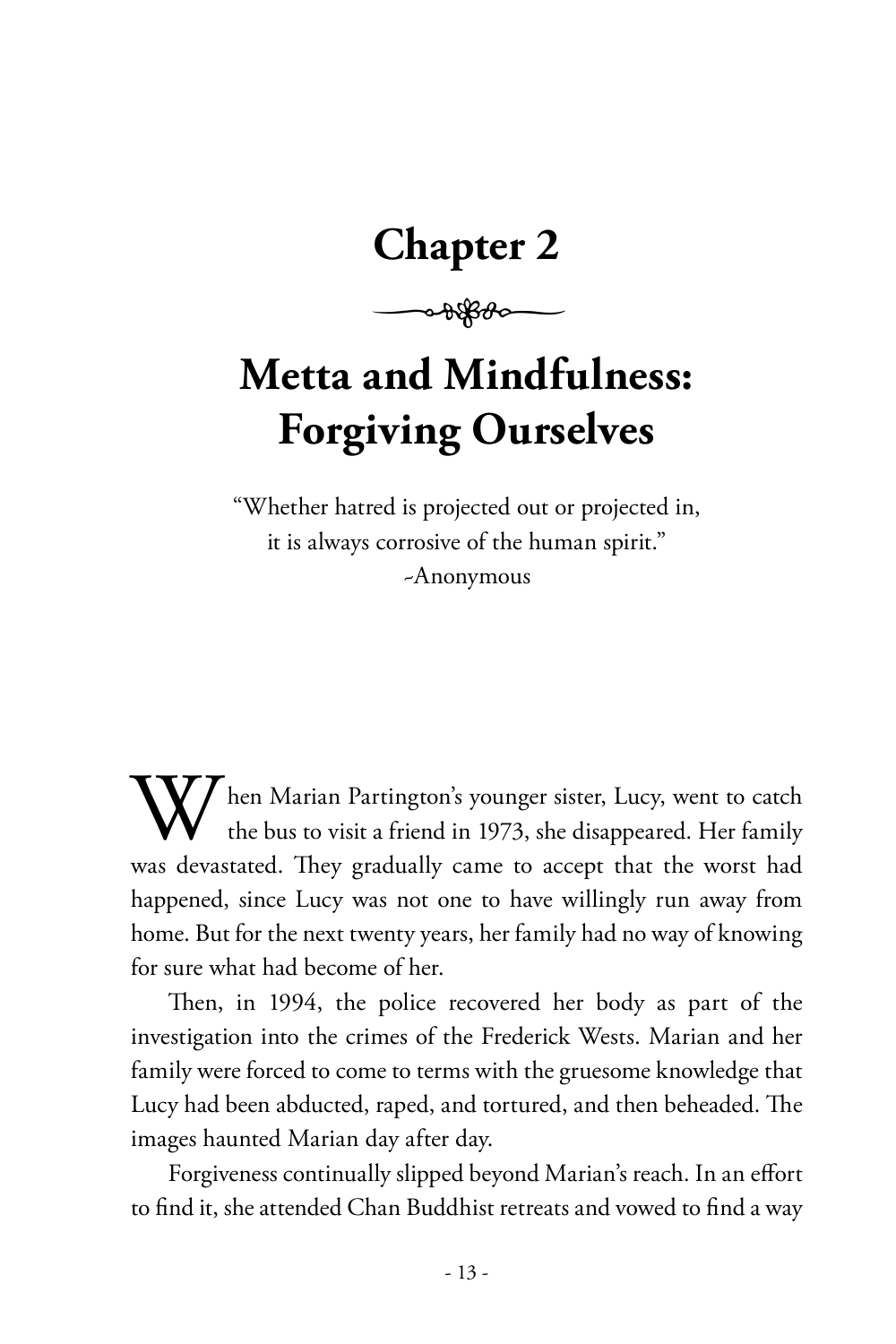to forgive the Wests. The challenge was nearly impossible. As Marian explains:

> When I came home from the retreat, I had an overwhelming, involuntary, and profoundly physical experience of murderous rage: it went … whoosh! All the way up from my belly to my skull. I wanted to scream, pull my hair out, claw at the ground. So for me, forgiveness began with murderous rage…

Months later, Marian met a mother whose daughter had been murdered. The woman told her something she will never forget: "Forgiveness means giving up all hope of a better past." It helped Marian move toward the forgiveness that allowed her to reclaim her own freedom from these horrible events. For Marian, forgiveness is a way to "find a positive relationship with [her] own suffering which can be beneficial to others." She knows she is honoring her sister, Lucy, by her act of forgiveness.

## **Accepting Ourselves**

When we "give up all hope of a better past," we relinquish control of events in a very important way. No matter how terrifying it may seem that we do not control some of the things that are most vital to us, we can find peace in the acknowledgement that that is the way life is. We cannot always avoid the experience of even the most devastating pain and grief. When a horrific crime occurs, like the one committed against Marian Partington's sister, it can be very hard to accept our own helplessness in the face of such an act.

Even in our daily lives, one of the most difficult aspects of forgiveness can be the task of forgiving ourselves. We plague ourselves with questions: Why were we unable to prevent appalling events that happened to someone we love? Why have we done something to cause others pain? We can find something to berate ourselves over,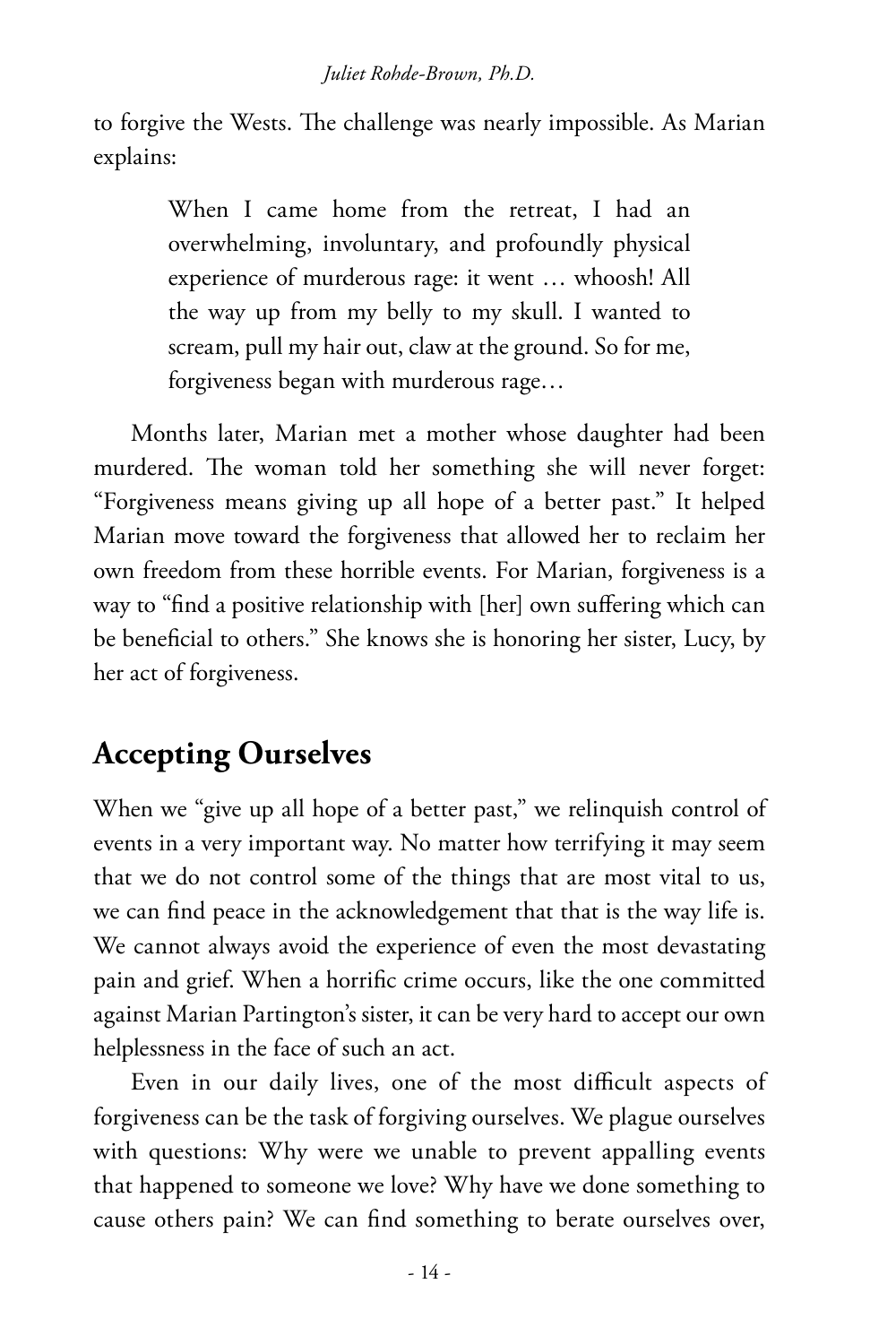twenty-four hours a day. The critic in our minds will never be short of accusations. It is too ruthless and knows us too intimately to stop at generalizations. Whatever we feel most uneasy about will be thrown up before us.

We have to step out of ourselves and become the witness to those accusations. In order to begin a practice of forgiveness in our lives, we have to learn to forgive ourselves. Extending forgiveness to ourselves in a conscious way informs everything we do in the world. Our ability to not get caught up in the subjective experience of guilt or badness toward ourselves will help free us from the tendency to project those same accusations onto others.

The psychologist and researcher, Robert Enright, has provided one of my favorite definitions of self-forgiveness. He describes it as:

> …a willingness to abandon self-resentment in the face of one's own acknowledged objective wrong, while fostering compassion, generosity, and love toward oneself. As in interpersonal forgiveness, a selfforgiver has a right to self-resentment for the specific behavior(s) leading to self-offense, but he or she gives up the resentment nonetheless.

> Also, in the face of serious, acknowledged wrongdoing, the self may not be duty bound to give oneself compassion, generosity, or love, although selfrespect is necessary. Perhaps self-respect may allow one to see the offense and thus enter a self-forgiveness journey or another journey that leads to healing.

As with forgiveness of another, self-forgiveness involves not just a general sense of discomfort inside us, but a response to a wrong we have done—to ourselves or others. And, just as our forgiveness of another does not require reconciliation, forgiveness of ourselves does not necessarily mean that we accept or condone our actions. What is crucial, however, is that we accept ourselves.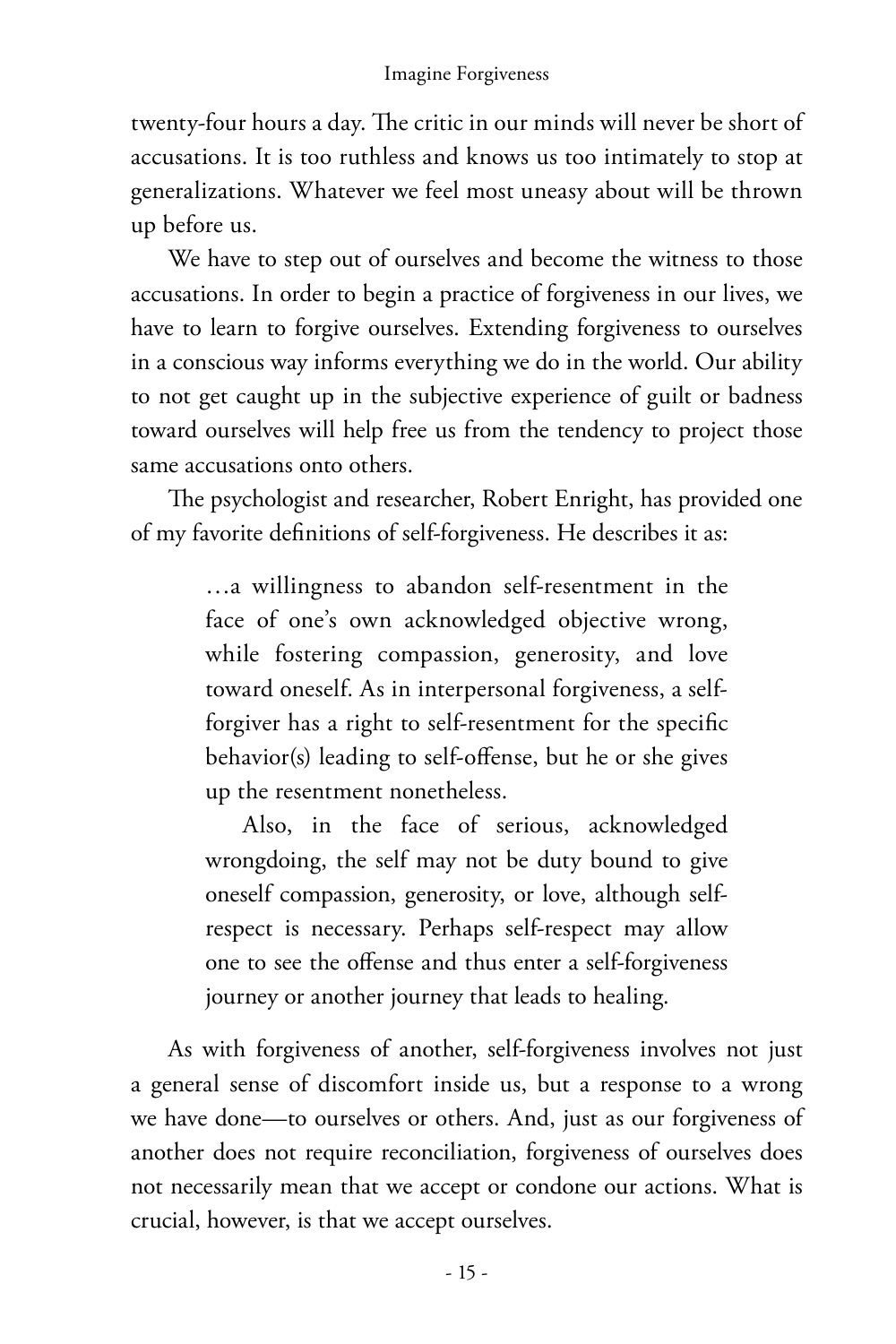#### *Juliet Rohde-Brown, Ph.D.*

Without that, it is impossible to live a happy, contented life. In her work with people who are literally in the last stages of life, Kathleen Dowling Singh has observed that self-forgiveness is important in creating an essential level of peace in those who are dying. As people look back over their lives, they gradually come to recognize that they will no longer have the time or ability to change things. Things must stand as they are. The illusion of control is abandoned. The dreams of making amends slip away. And the next thing that emerges is forgiveness of themselves. Singh speaks of it with great respect, when she says that, in these people who find self-forgiveness, "a new capacity for compassion arises, for others and for our self, as well as a growing clarity, deepened experience of pure existence, and an increased capacity to intuit the truth."

Others who work in hospice care have observed the same, remarkable healing process in those who are faced with the end of their lives. It may be that the intensity of the final weeks of dying accelerates the process of forgiveness.

One thing is clear, forgiveness of others correlates with selfforgiveness. We cannot truly extend genuine loving feelings to others until we have offered forgiveness to ourselves

At the Heart of Forgiveness...

#### **My Own Self-Forgiveness**

Out the window he went. His pattern; it was the tenth or eleventh time. He chose the most ill-opportune moments to plunge himself out of our window on Wilder Avenue. John's brain damage urged him to do odd things. Not just the ordinary risks of many toddlers, but the operatic plunges over the rickety bridge into the property canal or the wild tantrums and head pounding on stone floors. The old sugar plantation house with its wide veranda that wrapped around the perimeter of the house was raised from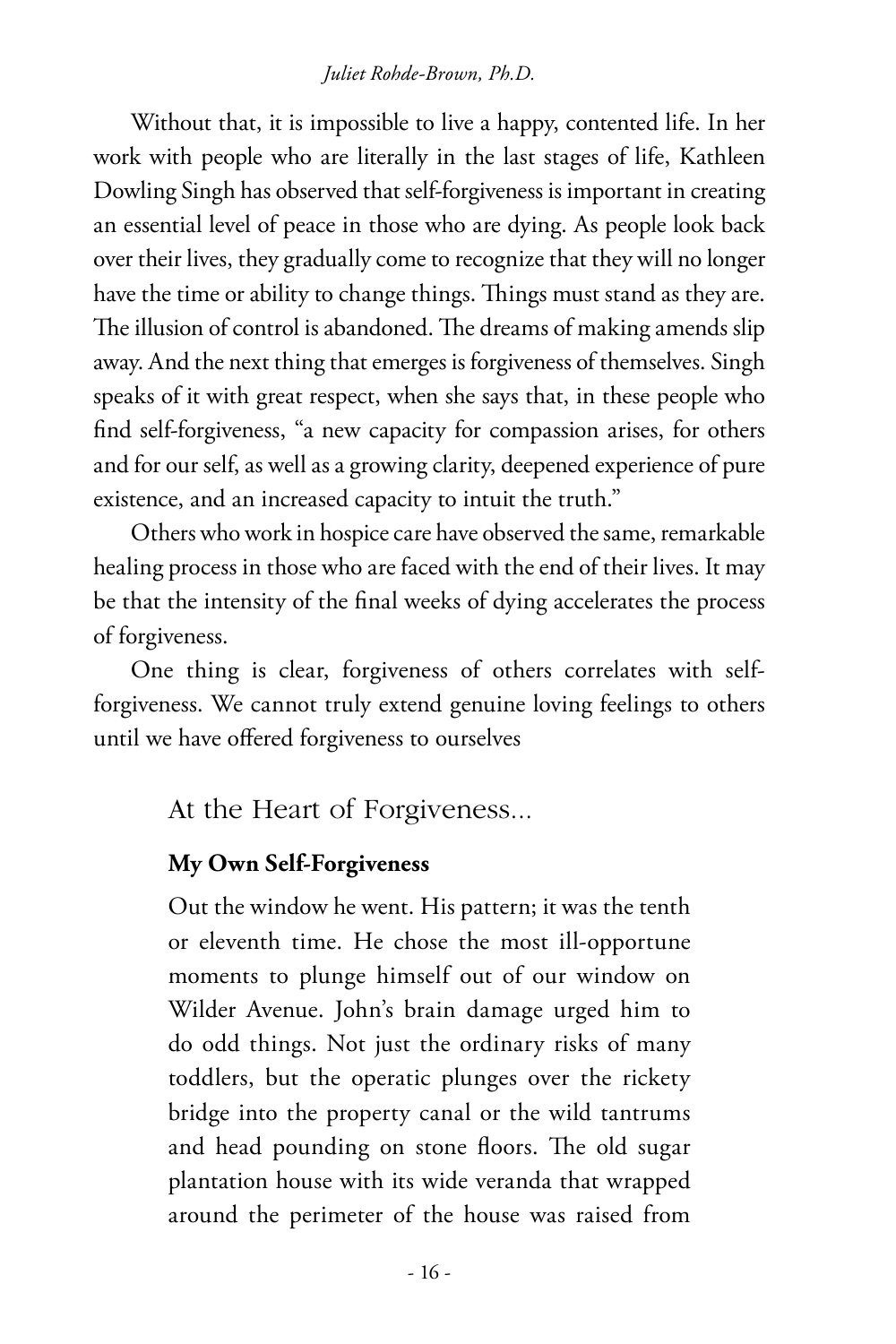the ground with quite a high crawl space underneath, a space where rats and centipedes chose to fester. Although the house was one-story, it was perched up high off the ground.

The cold bottom line: I was a six-year-old wanting attention. Middle of the night. Coax John to the window. He had done it so many times without getting hurt. Come on, John. Come to the window. Jump, Jump, John! in my whispered voice. He jumps. I run to Mom and Dad's room screaming, "John jumped, John jumped!" Lights on. Panic. Mom scrapes her foot badly on the metal jutting out from the corner of the bed frame. Dad runs in his naked sleeping suit. We all run to look out the window where four year old John sits on the cool dawn Manoa ground looking up at us innocently, dazed eyes in his half awake tender face. Scoldings unfurl toward John—reprimands for jumping yet again when he was told not to. I, the hero for calling out for help, remain silent, as if a witness to his disobedience. I did not have the words to contradict or disclose my strategized crime.

Seeing his innocent face looking up at us, I recognized in that moment that he was a bodhisattva of sorts, a very special being; he was one who sacrificed so much so that others could thrive. I stared into the face of pure loving eternity with John's forgiving, silent eyes, and I punished myself deeply. It did not matter that he was not hurt. I was relieved with the factual evidence, but haunted with guilty feelings and with the awareness that he could have actually been hurt, all for the puny reward of being praised for a slender moment. It was the first time I can remember reflecting on my own actions.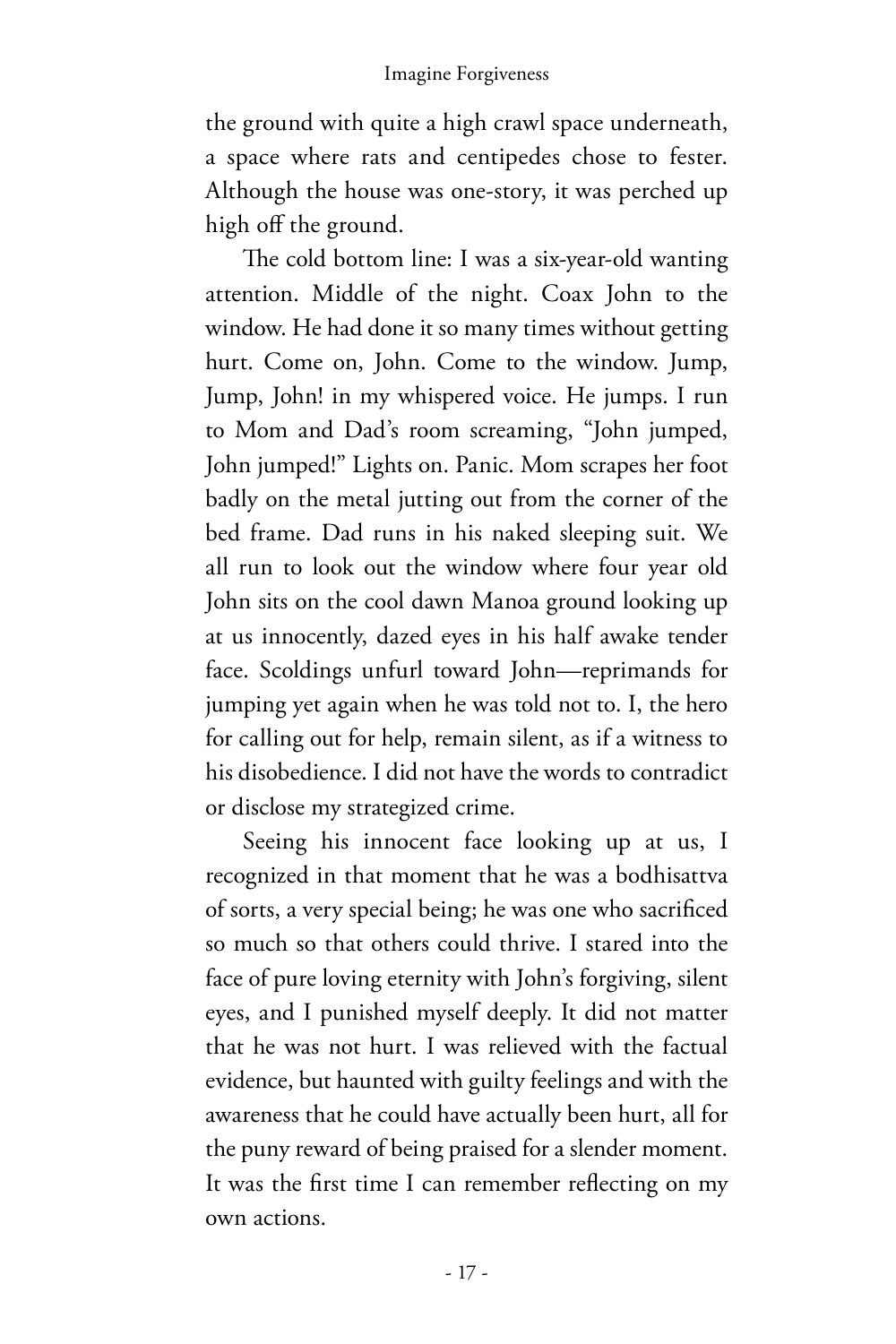#### *Juliet Rohde-Brown, Ph.D.*

I held a secret, a shadow, and I retreated more and more into an inner world of fantasy, where I could find solace juxtaposed with an ever-prompting question about what it means to exist. John taught me compassion in that moment and in many moments hence. I loved him so much that I could feel the pain in my heart for him. But what I had done had pierced my own heart so badly that I silently punished myself. This is a story about a girl who needed to forgive herself, but it took me a long time to discover this—and in the progression of this story there were many others whose behaviors were reprehensible and they needed to be forgiven as well—but it had to begin with me.

It was not until I learned Metta meditation that I realized the depth of my own pain and self-dismissiveness. In my silent meditations, visualizing my heart extending to John, to my deceased parents, to my siblings, friends, colleagues, partner, my mentors, perpetrators, strangers that I pass on the street, animals, our globe hanging blue and green in a vast cosmic explosion of calm; I would weep and weep as I felt the largeness, the expansiveness of love, in the remembrance of the solid core of light at my very being and at the core of all of us.

My story was about a child's lack of judgment and thoughtless quest for parental attention. Even though we, as adults, might be forgiving toward a child's troublesome acts, you can see from my story that children who are in the process of developing either a healthy conscience or a guilty one are not always forgiving of themselves. I am wondering if, after having read my passage above, you had reflections about your own childhood and the development of an inner self critic, or if any recent events in your adult life come to mind.

Take a moment to do a "guilty conscience check-in." Ask yourself the following questions, and write down your responses and even draw some symbols that you associate with your responses:

◆ Did I do something as a child, teenager, or adult that I still feel guilty about?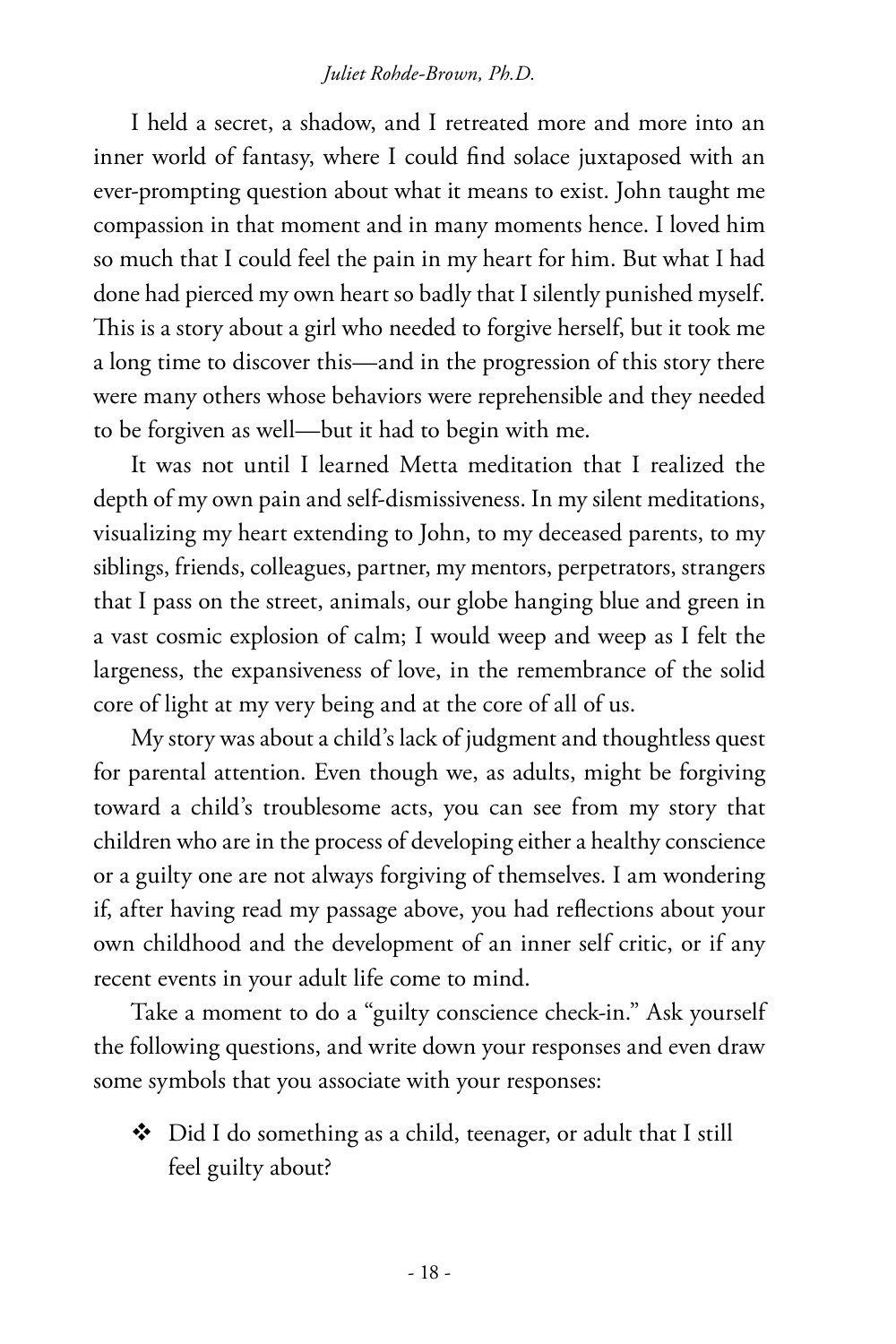- $\triangleleft$  Have I kept this a secret from others and/or tried to push it out of my own consciousness?
- Have I blamed other people for things I have done?
- If I did share this information with another, what was their response?
- ◆ How did that person's response contribute to how I feel about myself currently?
- **❖** If I have not developed a guilty conscience over this event, what enabled this?
- $\triangleleft$  How do I feel in my body as I reflect on all of this?
- What might be an alternative, more forgiving way to respond to my thoughts?

Reflect on your answers to these questions, and on how the way in which you answered may have impacted your ability to forgive yourself. If you have not done so already, think of someone whom you feel safe with and make a plan to tell them something you feel guilty about. Write out how and where you will plan on communicating to this person, be it a friend, family member, or person from the past. Perhaps this person is a therapist you are already seeing, but whom you have kept this piece from for fear of your therapist's reaction.

If you still feel too vulnerable to actually face another individual with something you feel guilty about, try writing a letter to that person. You may choose to either send the letter at some point or not to send it. You may find that by simply sitting down to put some of this down on paper, you are already beginning to feel some acceptance of and compassion toward yourself. If words are too uncomfortable for you to use right now, then try simply drawing, moving your body, or making a sound with a drum or other instrument or with your voice alone.

Many practicing Buddhists suggest several antidotes for anger. Understanding of karma, patience, equanimity, and the cultivation of nonattachment are considered to be the wisest responses. All of these can be developed through a practice of concentration meditation and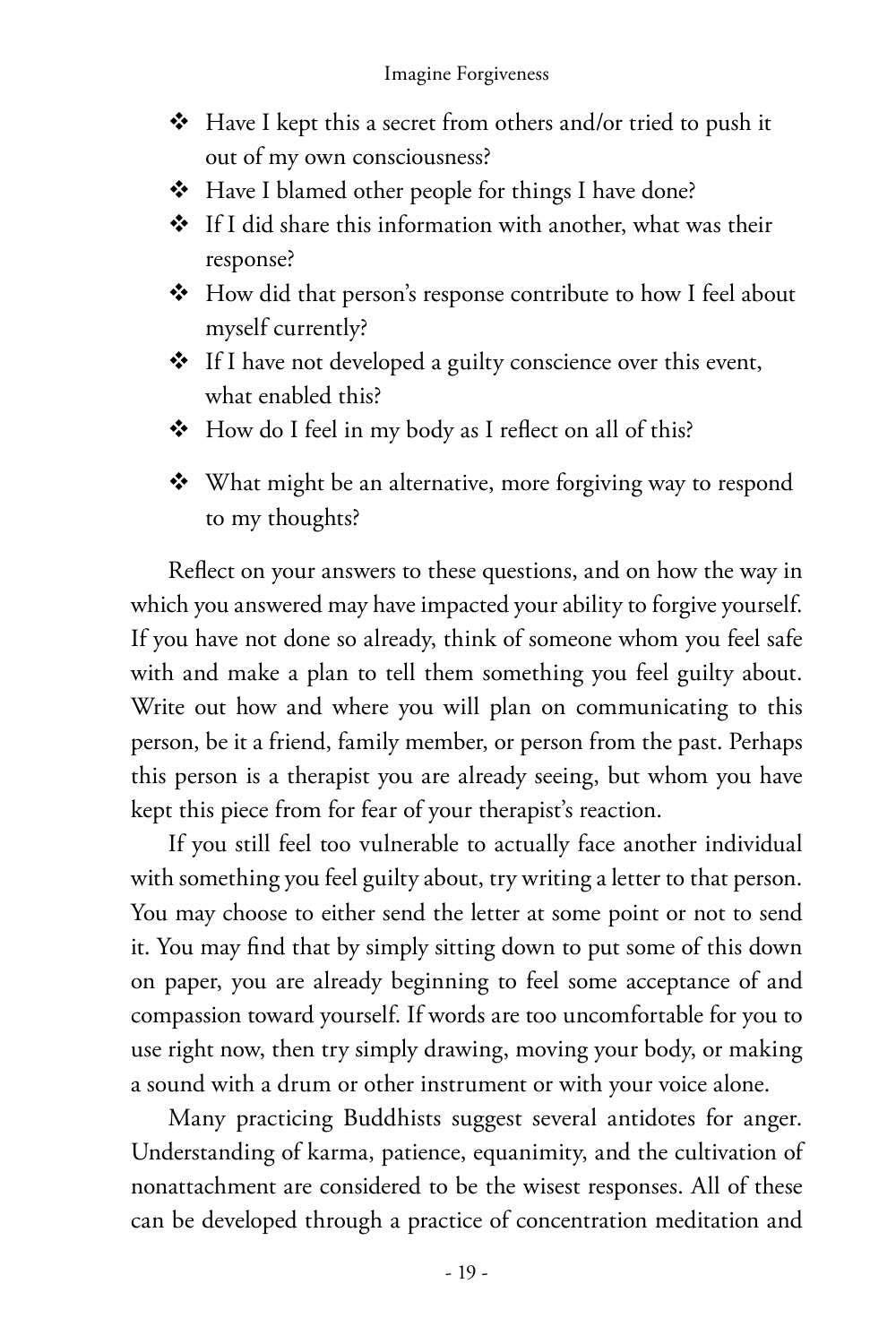#### *Juliet Rohde-Brown, Ph.D.*

insight meditation. Since anger and some other conflicted mental states are seen as incorrect projections of the mind, the solution is to teach the mind to see things correctly with greater wisdom and insight. Once the mind's projections have been corrected, unhealthy attitudes can be first accepted, and then transformed.

Here is a brief introduction to mindfulness practice that you can do everyday to help you notice and even label what you are experiencing from moment to moment. This practice is used by many people to build compassionate awareness and acceptance of all the parts of themselves, even the most socially reprehensible. Try this:

- Breathe in and out softly from your belly several times. It helps to close your eyes when you first practice this.
- Set an intention by saying, "May this practice bring me acceptance and awareness."
- With friendliness, simply begin to notice your breath as well as any sounds and sensations.
- $\triangleleft$  Notice any thoughts and/or feelings that are present, such as sadness, anger, or impatience. Softly name the experience, without judging it or trying to either indulge it or make it go away. Simply notice it and name it as you focus on it. You can name it more than once. For instance, "worrying … worrying … worrying," or "anger … anger." You can say it as many times as you are noticing it.
- ◆ Now notice how this particular experience changes ever so slightly, and how a new experience emerges in the present moment. Name this experience as well. Notice the same process of how this changes moment to moment and moves into the next experience and the next. Notice your breath through this entire process and that place between the breath that rests ever so slightly before you inhale or exhale.
- $\triangleleft$  Close the practice by opening your eyes and staying with a soft, friendly noticing as you go about your day.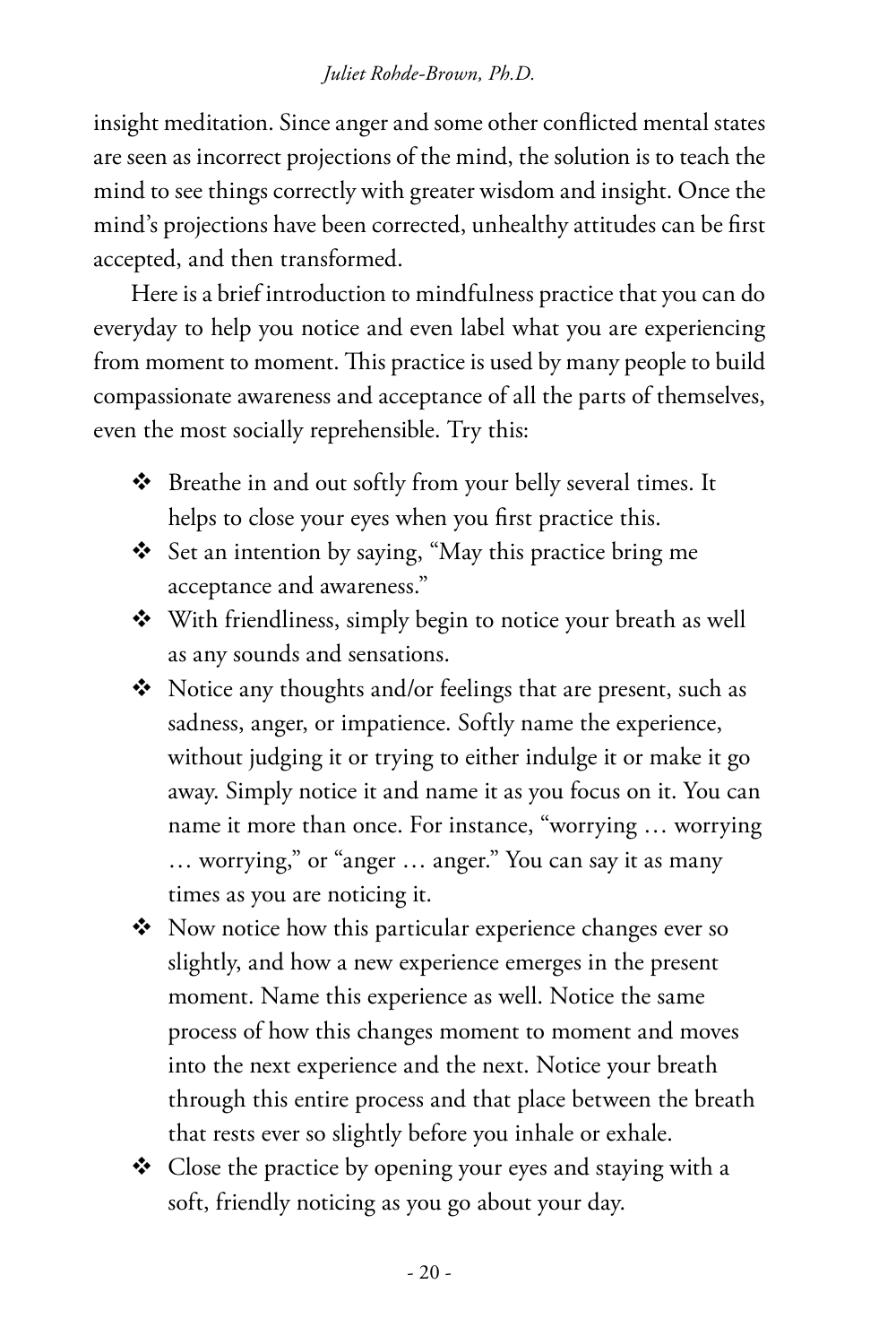You will find that if you practice this more and more each day, you will begin to make it a part of your everyday existence and it will shape the way that you interact with yourself and others. Instead of unconsciously reacting to people, events, and inner turmoil, you will respond with conscious awareness and mindfulness.

Once you are able to acknowledge that you are committed to engaging in mindfulness practice, you may move to the next step and begin to engage in Metta, or translated from the Pali language, loving-kindness practice. I include a variation of this meditation in the visualizations in Chapter 6. Basically, the practice involves extending a feeling of love and compassion first to yourself, then to loved ones, then to people in your work place or that you pass on the street, then to a difficult person, and it then closes with extending the feeling of love and compassion (impartial beneficence) to all sentient beings. Many include images of spiritual mentors or icons in their practice as well.

Several individuals have been extremely important in bringing these practices to mainstream American culture, but two who stand out for me are the psychologist Jack Kornfield and Sharon Salzberg. In addition, Jon Kabat-Zinn has brought mindfulness meditation into medical settings. You do not have to be a Buddhist to participate in this practice. In fact, Buddha actually means "awake," and any of us can benefit from wakefulness as well as compassion.

The mystical strains of all of the world's spiritual traditions have practices that foster love for and kindness toward all beings, but Metta practice is quite comprehensive and, judging from my own observations, seems to be appealing to many people the world over. The following is a brief introductory example of Metta that you can try right now, if you like:

 Start with noticing your breath, just as you did with the mindfulness exercise, noticing each experience from moment to moment. Breathe softly from your belly.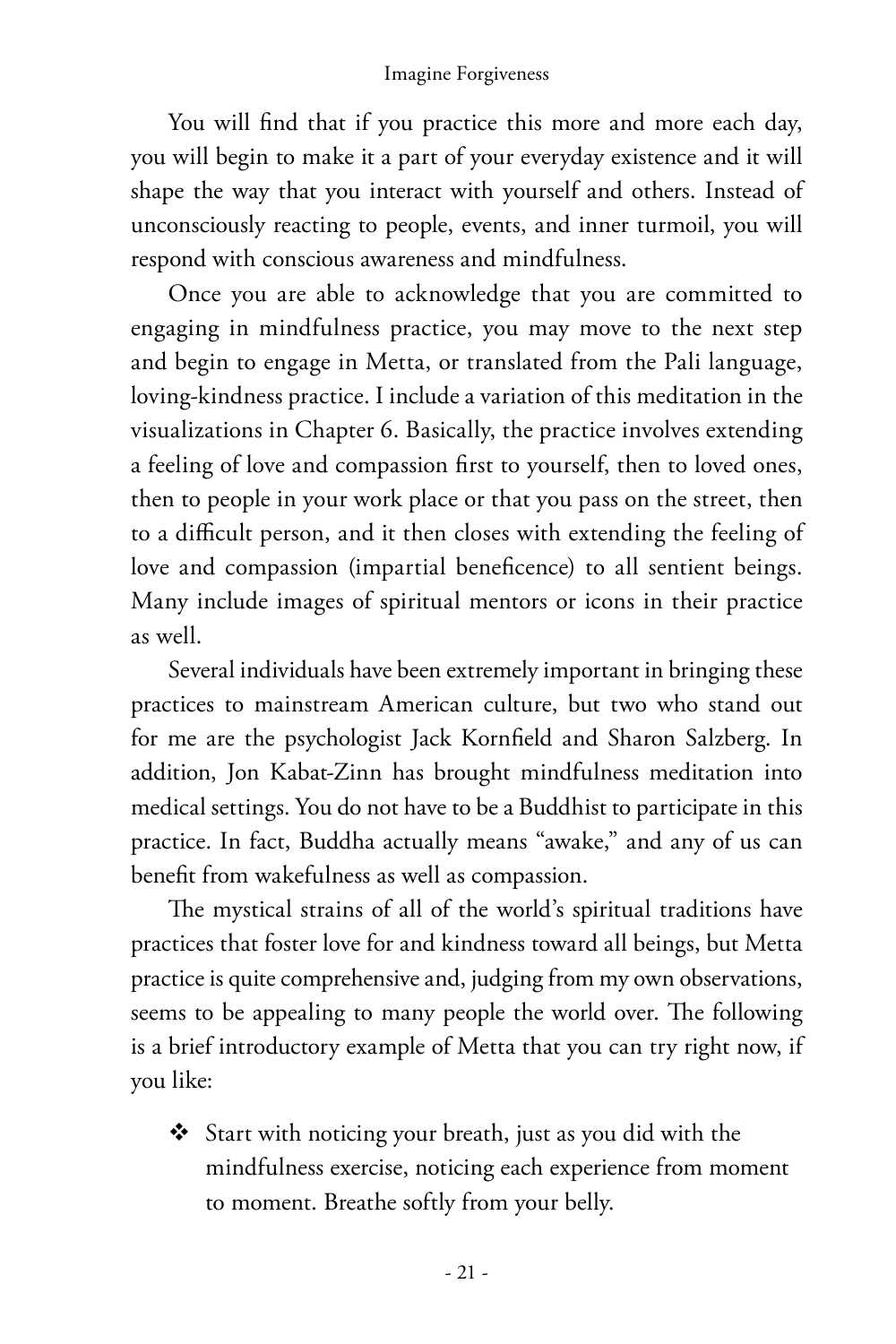- Extend to yourself an attitude of kindness. Some refer to this as friendliness. Imagine that you can even see an image of yourself, accepting this friendliness.
- State out loud or softly in your thoughts an intention for yourself with words such as:

May I be peaceful.

May I be happy.

May I be safe.

May I awaken to the light of my true nature.

May I be free from the cause of suffering.

- $\triangleleft$  Rest with this for several moments, noticing what happens in your body.
- ◆ Now, bring to mind an image of a loved one (and you can do this for several loved ones). Extend the same attitude of kindness and friendliness to the loved one(s). You may include a spiritual mentor as well.
- $\triangleleft$  Repeat the same types of phrases for your loved one(s). Such as:

May you be peaceful.

May you be happy.

May you be safe.

May you awaken to the light of their true nature.

May you be free from the cause of suffering.

- $\triangleleft$  Rest with this for several moments, noticing what happens in your body.
- ◆ Continue to bring up images of others, such as those who are somewhat neutral for you as well as those who are difficult in your life (when you are ready) and all sentient beings. Use the same phrases and extend Metta or loving-kindness to all.
- You may extend the practice and envision a spiritual mentor/ guide merging with your own heart, breathing in oneness with you.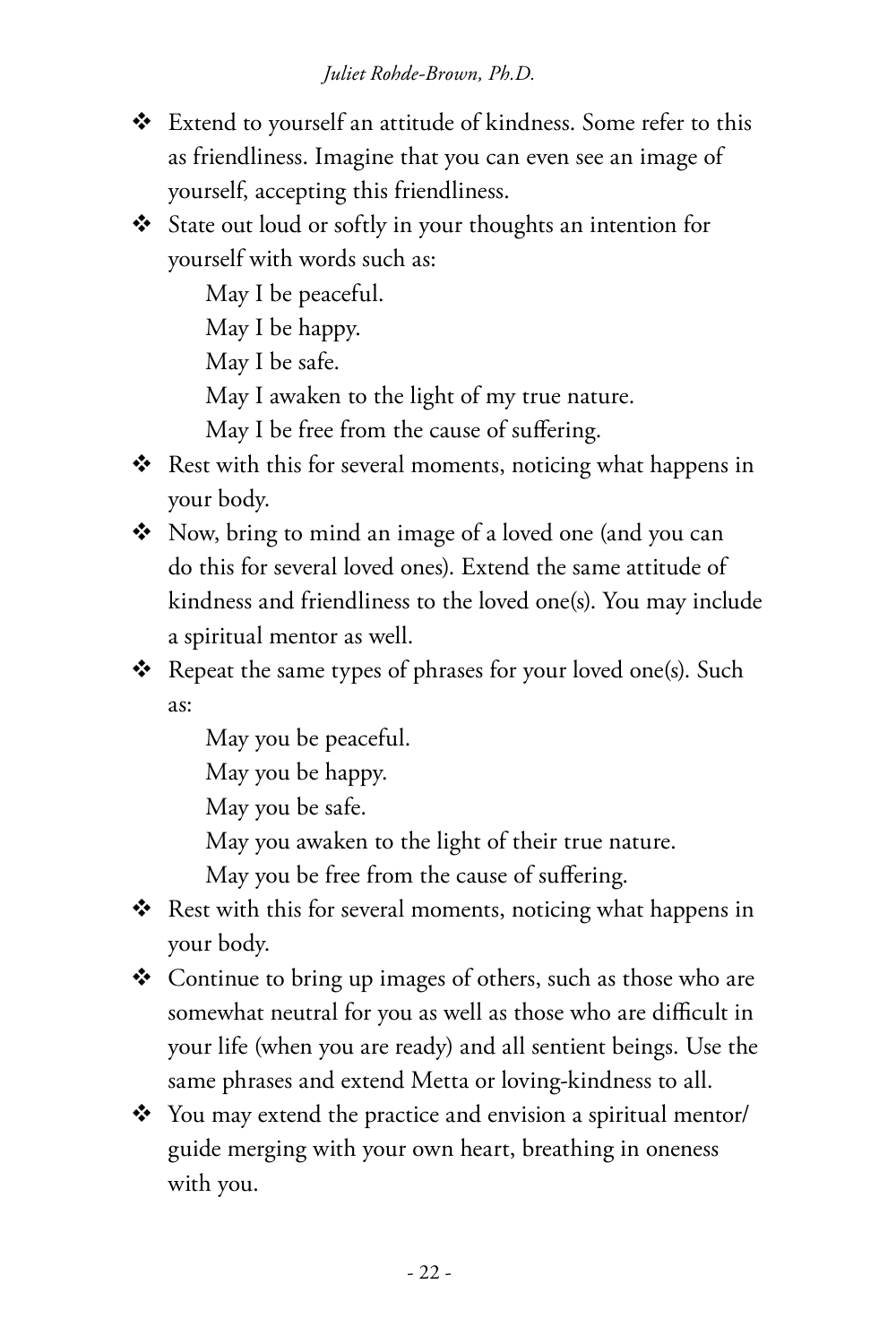$\triangleleft$  Breathe softly, open your eyes, and go about your day(s) continuing to practice this stance of friendliness toward yourself and others, regardless of circumstances.

You will notice that loving-kindness practice can incorporate a spiritual mentor/guide or role model. There is evidence to support the idea that we can develop self-efficacy through spiritual role models. Dr. Doug Oman and his colleagues have developed a scale to attempt to measure people's self-efficacy when they place their attention on spiritual role models. For some the role model may be Jesus, for others Kwan Yin or a beloved rabbi or teacher. When family role models have been less than nurturing, one can rely on spiritual role models to fulfil the need for appropriate modeling of behavior and attitude.

For instance, Jack Kornfield often encourages his meditation trainees to imagine actually being their spiritual guide, so as to have a felt sense of what it is like to carry wisdom and compassion in their body. Try this on by sitting quietly, breathing calmly and imagining your own spiritual role model sitting and breathing in your own body. Stay with this for some moments and notice what you perceive. Try it the next time you get stressed at work or during a misunderstanding with someone.

These daily practices of mindfulness and Metta, as well as the meditations and visualizations in the following chapters, will help renew your spirit and make you more forgiving. There is much scientific evidence to support the idea that mindfully attending to your moment to moment experience will bring greater well-being. The habit of mindfulness can keep you closer to your heart throughout the day. It will be easier, when you encounter stress, to deflect it. If you need a physical anchor at such a moment, rub a couple of fingers together as a reminder to breathe, label what is occurring for you, and respond with mindfulness.

Meredith Young Sowers, who developed the Stillpoint Foundation and model of integrative healing, suggests putting your hand over your heart in moments of reactivity and telling yourself, "Steady, steady, steady!" I invite you to also say, "I am welcomed! I am loved!"